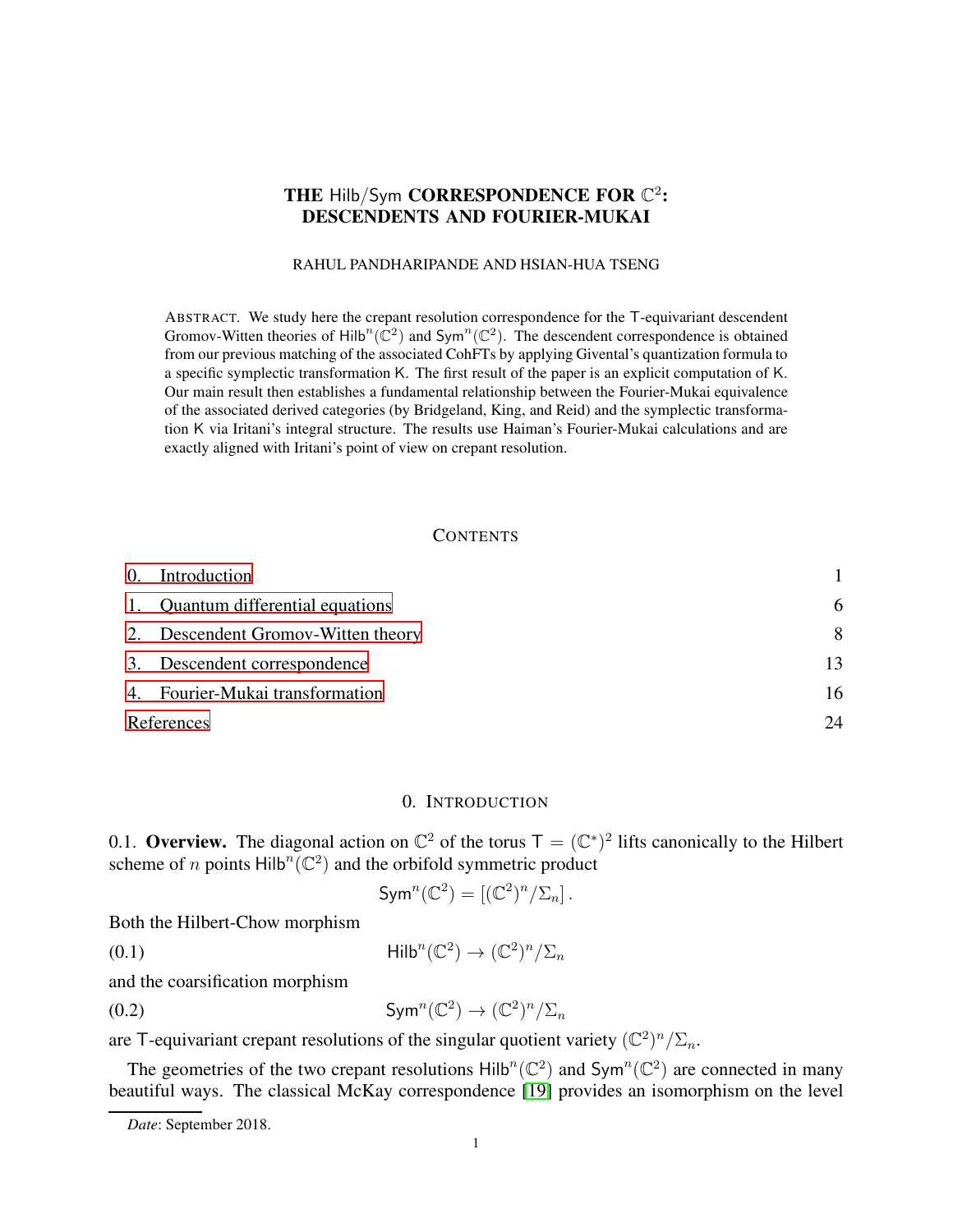#### 2 PANDHARIPANDE AND TSENG

of T-equivariant cohomology: T-equivariant singular cohomology for Hilb<sup>n</sup>( $\mathbb{C}^2$ ) and T-equivariant Chen-Ruan orbifold cohomology for  $Sym^n(\mathbb{C}^2)$ . A lift of the McKay correspondence to an equivalence of T-equivariant derived categories was proven by Bridgeland, King, and Reid [\[4\]](#page-23-0) using a Fourier-Mukai transformation.

Quantum cohomology provides a different enrichment of the McKay correspondence. For the crepant resolutions Hilb<sup>n</sup>( $\mathbb{C}^2$ ) and Sym<sup>n</sup>( $\mathbb{C}^2$ ), the genus 0 equivalence of the T-equivariant Gromov-Witten theories was proven in [\[5\]](#page-24-1) using [\[6,](#page-24-2) [22\]](#page-24-3). Going further, the crepant resolution correspondence in all genera was proven in [\[25\]](#page-24-4) by matching the associated R-matrices and Cohomological Field Theories (CohFTs), see [\[24,](#page-24-5) Section 4] for a survey.

The results of [\[5,](#page-24-1) [25\]](#page-24-4) concern the T-equivariant Gromov-Witten theory with *primary* insertions. However, following a remarkable proposal of Iritani, to see the connection between the Fourier-Mukai transformation of [\[4\]](#page-23-0) and the crepant resolution correspondence for Gromov-Witten theory, *descendent* insertions are required. Our first result here is a determination of the crepant resolution correspondence for the T-equivariant Gromov-Witten theories of Hilb<sup>n</sup>( $\mathbb{C}^2$ ) and Sym<sup>n</sup>( $\mathbb{C}^2$ ) with descendent insertions via a symplectic transformation K which we compute explicitly. The main result of the paper is a proof of a fundamental relationship between the Fourier-Mukai equivalence of the associated derived categories [\[4\]](#page-23-0) and the symplectic transformation K via Iritani's integral structure. The results use Haiman's Fourier-Mukai calculations [\[12,](#page-24-6) [13\]](#page-24-7) and are exactly aligned with Iritani's point of view on crepant resolutions [\[16,](#page-24-8) [17\]](#page-24-9).

0.2. **Descendent correspondence.** The descendent correspondence for the T-equivariant Gromov-Witten theories of Hilb<sup>n</sup>( $\mathbb{C}^2$ ) and Sym<sup>n</sup>( $\mathbb{C}^2$ ) is obtained from the CohFT matching of [\[25\]](#page-24-4) together with the quantization formula of Givental [\[11\]](#page-24-10). Our first result is a formula for the symplectic transformation

$$
\mathsf{K} \in \mathrm{Id} + z^{-1} \cdot \mathrm{End}(H^*_{\mathsf{T}}(\mathsf{Hilb}^n(\mathbb{C}^2)))[[z^{-1}]]
$$

defining the descendent correspondence.<sup>[1](#page-1-0)</sup>

The formula for K is best described in terms of the Fock space  $\mathcal F$  which is freely generated over  $\mathbb C$ by commuting creation operators  $\alpha_{-k}$  for  $k \in \mathbb{Z}_{>0}$  acting on the vacuum vector  $v_{\emptyset}$ . The annihilation operators  $\alpha_k, k \in \mathbb{Z}_{>0}$  satisfy

$$
\alpha_k \cdot v_{\emptyset} = 0 \,, \quad k > 0
$$

and commutation relations

$$
[\alpha_k, \alpha_l] = k \delta_{k+l} .
$$

The Fock space  $F$  admits an additive basis

<span id="page-1-1"></span>
$$
|\mu\rangle = \frac{1}{\mathfrak{z}(\mu)} \prod_i \alpha_{-\mu_i} v_{\emptyset} , \quad \mathfrak{z}(\mu) = |\mathrm{Aut}(\mu)| \prod_i \mu_i ,
$$

indexed by partitions  $\mu$ .

An additive isomorphism

(0.3) 
$$
\mathcal{F} \otimes_{\mathbb{C}} \mathbb{C}[t_1, t_2] \cong \bigoplus_{n \geq 0} H_{\mathsf{T}}^*(\mathsf{Hilb}^n(\mathbb{C}^2)),
$$

<span id="page-1-0"></span><sup>&</sup>lt;sup>1</sup>Cohomology will always be taken here with  $\mathbb{C}$ -coefficients.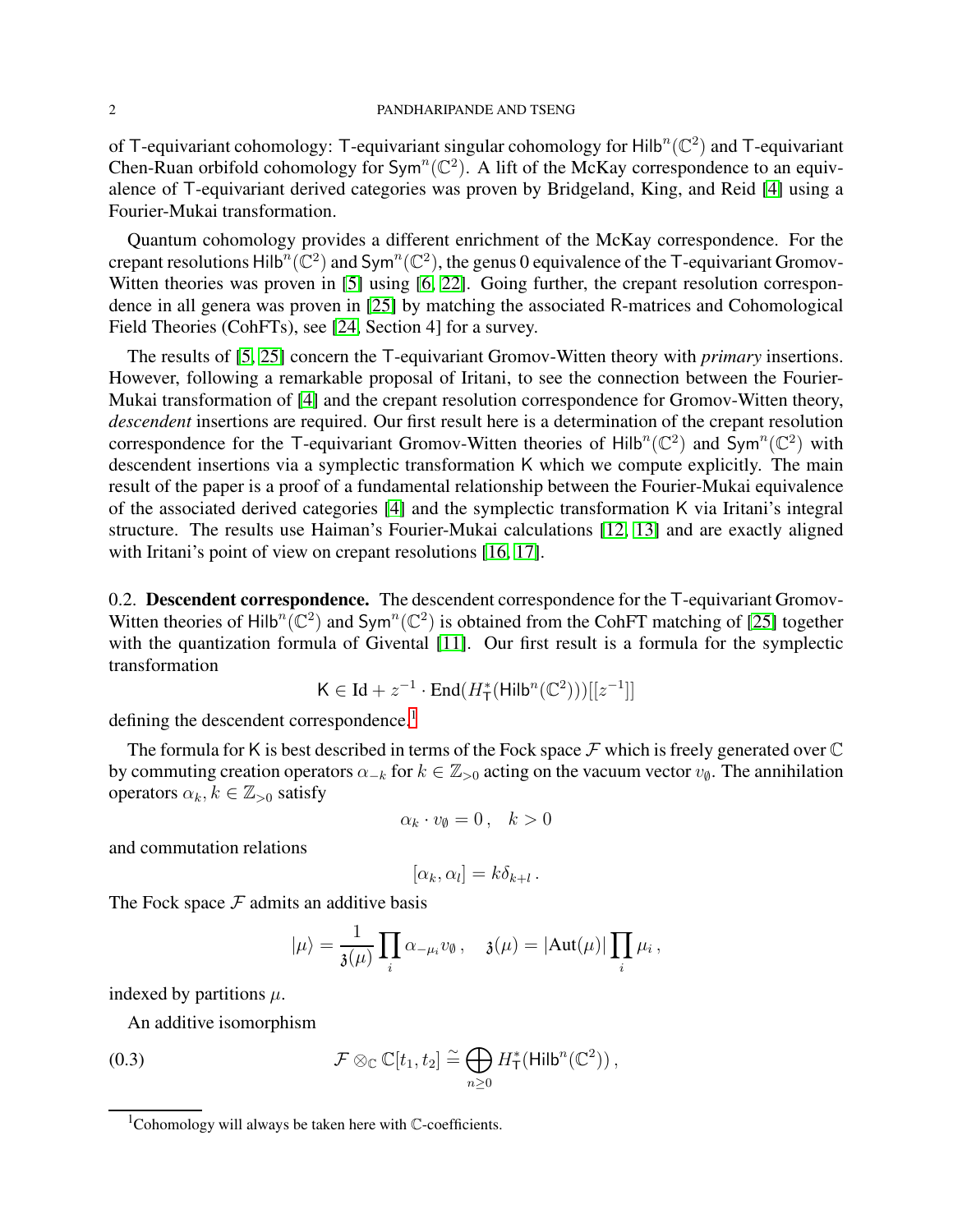is given by identifying  $|\mu\rangle$  on the left with the corresponding Nakajima basis elements on the right. The intersection pairing  $(-,-)$ <sup>Hilb</sup> on the T-equivariant cohomology of Hilb<sup>n</sup>( $\mathbb{C}^2$ ) induces a pairing on Fock space,

$$
\eta(\mu,\nu)=\frac{(-1)^{|\mu|-\ell(\mu)}}{(t_1t_2)^{\ell(\mu)}}\frac{\delta_{\mu\nu}}{\mathfrak{z}(\mu)}\,.
$$

In the following result, we write the formula for K in terms of the Fock space,

$$
\mathsf{K}\in \mathrm{Id}+z^{-1}\cdot \mathrm{End}(\mathcal{F}\otimes_{\mathbb{C}}\mathbb{C}[t_1,t_2])[[z^{-1}]],,
$$

using  $(0.3)$ .

<span id="page-2-2"></span>Theorem 1. *The descendent correspondence is determined by the symplectic transformation* K *given by the formula*

$$
\mathsf{K}\left(\mathsf{J}^\lambda\right) = \frac{z^{|\lambda|}}{(2\pi\sqrt{-1})^{|\lambda|}}\left(\prod_{\mathsf{w}:\mathsf{T}\textrm{-weights of } \mathit{Tan}_\lambda \textrm{Hilb}^n(\mathbb{C}^2)}\Gamma(\mathsf{w}/z+1)\right) \spadesuit \mathsf{H}^\lambda_z\,.
$$

Here,  $J^{\lambda}$  is the Jack symmetric function is defined by equation [\(1.5\)](#page-6-0) of Section [1,](#page-5-0) and  $H^{\lambda}_{z}$  is the Macdonald polynomial<sup>[2](#page-2-0)</sup>, see [\[12,](#page-24-6) [18,](#page-24-11) [23\]](#page-24-12). The linear operator

 $\blacktriangle$  :  $\mathcal{F} \rightarrow \mathcal{F}$ 

is defined by

$$
\spadesuit|\mu\rangle=z^{\ell(\mu)}\frac{(2\pi\sqrt{-1})^{\ell(\mu)}}{\prod_i\mu_i}\prod_i\frac{\mu_i^{\mu_i t_1/z}\mu_i^{\mu_i t_2/z}}{\Gamma(\mu_i t_1/z)\Gamma(\mu_i t_2/z)}|\mu\rangle\,.
$$

The descendent correspondence in genus 0, expressed in terms of Givental's Lagrangian cones, is explained<sup>[3](#page-2-1)</sup> in Theorem [10](#page-13-0) of Section [3.2,](#page-13-1)

$$
\mathcal{L}^{\text{Sym}} = \mathsf{CK}q^{-D/z}\mathcal{L}^{\text{Hilb}},
$$

where  $D = -|(2, 1^{n-2})\rangle$  is the T-equivariant first Chern class of the tautological vector bundle on Hilb<sup>n</sup>( $\mathbb{C}^2$ ). The descendent correspondence for all g, formulated in terms of generating series,

$$
e^{-F_1^{\text{Sym}}(\tilde{t})}\mathcal{D}^{\text{Sym}} = \widehat{\mathsf{C}}\,\widehat{\mathsf{K}}\,\widehat{q^{-D/z}}\,\left(e^{-F_1^{\text{Hilb}}(t_D)}\mathcal{D}^{\text{Hilb}}\right)\,,
$$

is discussed in Theorem [11](#page-14-0) of Section [3.3.](#page-14-1)

For toric crepant resolutions, the symplectic transformation underlying the descendent correspondence is constructed in [\[9\]](#page-24-13) by using explicit slices of Givental's Lagrangian cones constructed via the Toric Mirror Theorem [\[7,](#page-24-14) [10\]](#page-24-15). We proceed differently here. The symplectic transformation K is constructed by comparing the two fundamental solutions  $S<sup>Hilb</sup>$  and  $S<sup>Sym</sup>$  of the QDE given by descendent Gromov-Witten invariants of Hilb<sup>n</sup>( $\mathbb{C}^2$ ) and Sym<sup>n</sup>( $\mathbb{C}^2$ ) respectively. Via the Hilb/Sym correspondence in genus 0, Theorem [1](#page-2-2) is then simply a reformulation of the calculation of the connection matrix in [\[23,](#page-24-12) Theorem 4].

<sup>&</sup>lt;sup>2</sup>The footnote z indicates a rescaling of the parameters,  $H_z^{\lambda} = H^{\lambda}(\frac{t_1}{z}, \frac{t_2}{z}).$ 

<span id="page-2-1"></span><span id="page-2-0"></span> $3$ See for [\(2.5\)](#page-9-0) the definition of the symplectic isomorphism C.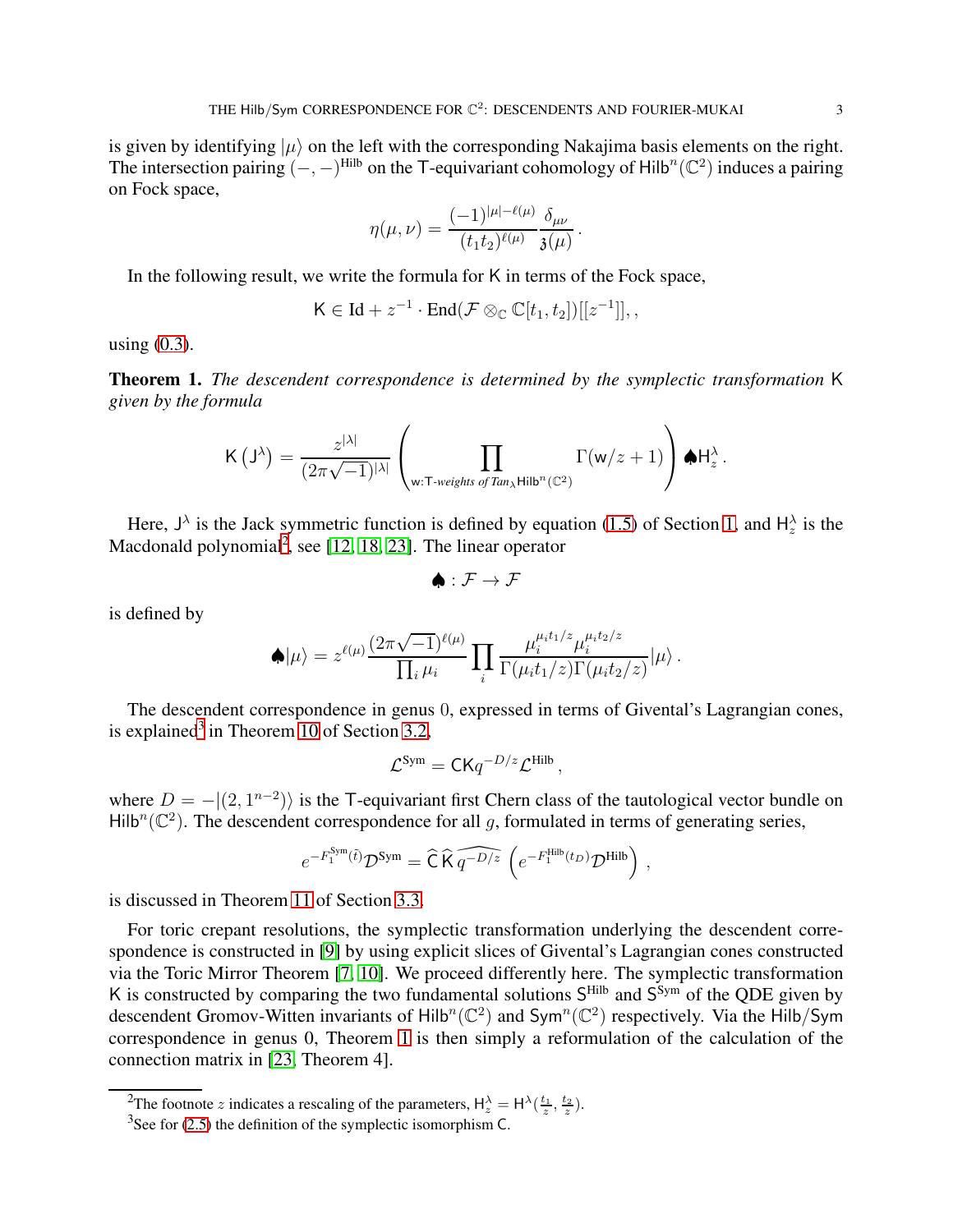# 0.3. Fourier-Mukai. An equivalence of T-equivariant derived categories

<span id="page-3-0"></span>
$$
\mathbb{F}\mathbb{M}: D^b_\mathsf{T}(\mathsf{Hilb}^n(\mathbb{C}^2)) \to D^b_\mathsf{T}(\mathsf{Sym}^n(\mathbb{C}^2))
$$

is constructed by Bridgeland, King, and Reid in [\[4\]](#page-23-0) via a tautological Fourier-Mukai kernel. We also denote by  $\mathbb{F}M$  the induced isomorphism on T-equivariant K-groups,

(0.4) 
$$
\mathbb{F}\mathbb{M}: K_{\mathsf{T}}(\mathsf{Hilb}^n(\mathbb{C}^2)) \to K_{\mathsf{T}}(\mathsf{Sym}^n(\mathbb{C}^2)).
$$

Iritani [\[16\]](#page-24-8) has proposed a beautiful framework for the crepant resolution correspondence. In the case of Hilb<sup>n</sup>( $\mathbb{C}^2$ ) and Sym<sup>n</sup>( $\mathbb{C}^2$ ), the isomorphism [\(0.4\)](#page-3-0) on K-theory should be related to a symplectic transformation

$$
\mathcal{H}^{Hilb} \to \mathcal{H}^{Sym}
$$

via Iritani's integral structure. The Givental spaces  $\mathcal{H}^{\text{Hilb}}$  and  $\mathcal{H}^{\text{Sym}}$  will be defined below (in a multivalued form). A discussion of Iritani's perspective can be found in [\[17\]](#page-24-9). Our main result is a formulation and proof of Iritani's proposal for the crepant resolutions  $\text{Hilb}^n(\mathbb{C}^2)$  and  $\text{Sym}^n(\mathbb{C}^2)$ . For the precise statement, further definitions are required.

• Define the operators deg<sup>Hilb</sup>,  $\rho^{\text{Hilb}}$ , and  $\mu^{\text{Hilb}}$  on  $H^*_{\mathsf{T}}(\mathsf{Hilb}^n(\mathbb{C}^2))$  as follows. For  $\phi \in H^k_{\mathsf{T}}(\mathsf{Hilb}^n(\mathbb{C}^2))$ ,

$$
deg_0^{\text{Hilb}}(\phi) = k\phi,
$$
  
\n
$$
\mu^{\text{Hilb}}(\phi) = \left(\frac{k}{2} - \frac{2n}{2}\right)\phi,
$$
  
\n
$$
\rho^{\text{Hilb}}(\phi) = c_1^{\text{T}}(\text{Hilb}^n(\mathbb{C}^2)) \cup \phi.
$$

The *multi-valued Givental space*  $\widetilde{\mathcal{H}}^{\text{Hilb}}$  for  $\text{Hilb}^n(\mathbb{C}^2)$  is defined by

$$
\widetilde{\mathcal{H}}^{\text{Hilb}} = H^*_{\mathsf{T}}(\mathsf{Hilb}^n(\mathbb{C}^2), \mathbb{C}) \otimes_{\mathbb{C}[t_1, t_2]} \mathbb{C}(t_1, t_2)[[\log(z)]]((z^{-1})).
$$

**Definition 2.** Let  $\Psi^{\text{Hilb}}: K_{\mathsf{T}}(\text{Hilb}^n(\mathbb{C}^2)) \to \widetilde{\mathcal{H}}^{\text{Hilb}}$  be defined by

$$
\Psi^{\rm Hilb}(E) = z^{-\mu^{\rm Hilb}} z^{\rho^{\rm Hilb}} \left( \Gamma_{\rm Hilb} \cup (2\pi \sqrt{-1})^{\frac{\deg^{\rm Hilb}_0}{2}} \text{ch}(E) \right) \,,
$$

 $w$ *here* ch(-) *is the*  $\top$ *-equivariant Chern character,*  $\Gamma_{Hilb} \in H^*_{\top}(\text{Hilb}^n(\mathbb{C}^2))$  *is the*  $\top$ *-equivariant*  $Gamma$  *class of*  $Hilb<sup>n</sup>(\mathbb{C}^2)$  *of* [\[9,](#page-24-13) Section 3.1]*, and the operators* 

$$
z^{-\mu^{\text{Hilb}}} : \widetilde{\mathcal{H}}^{\text{Hilb}} \to \widetilde{\mathcal{H}}^{\text{Hilb}} , \quad z^{\rho^{\text{Hilb}}} : \widetilde{\mathcal{H}}^{\text{Hilb}} \to \widetilde{\mathcal{H}}^{\text{Hilb}}
$$

*are defined by*

$$
z^{-\mu^{\text{Hilb}}} = \sum_{k\geq 0} \frac{\left(-\mu^{\text{Hilb}} \log z\right)^k}{k!}, \quad z^{\rho^{\text{Hilb}}} = \sum_{k\geq 0} \frac{\left(\rho^{\text{Hilb}} \log z\right)^k}{k!}.
$$

Since  $|\mu\rangle$  is identified with the corresponding Nakajima basis element, we have

$$
\deg_0^{\text{Hilb}}|\mu\rangle = 2(n - \ell(\mu))|\mu\rangle.
$$

Also, since  $t_1, t_2$  both have degree 2, we have

$$
\deg_0^{\mathrm{Hilb}} t_1 = 2 = \deg_0^{\mathrm{Hilb}} t_2.
$$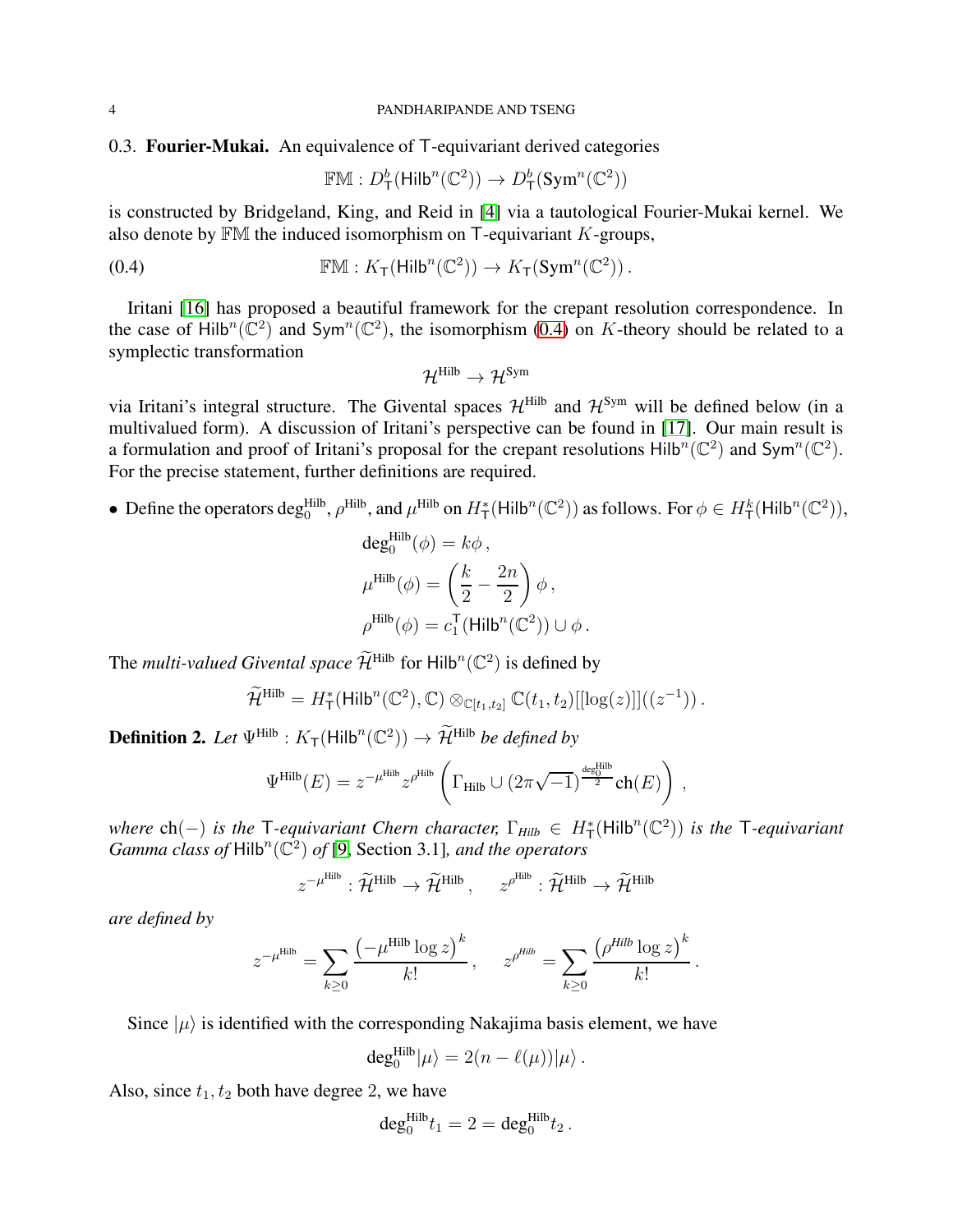• Define the operators<sup>[4](#page-4-0)</sup> deg<sup>Sym</sup>,  $\rho^{Sym}$ , and  $\mu^{Sym}$  on  $H^*_{\mathsf{T}}(I\text{Sym}^n(\mathbb{C}^2))$  as follows. For  $\phi \in H^k_{\mathsf{T}}(I\text{Sym}^n(\mathbb{C}^2))$ ,

$$
deg_0^{Sym}(\phi) = k\phi,
$$
  
\n
$$
\mu^{Sym}(\phi) = \left(\frac{deg_{CR}(\phi)}{2} - \frac{2n}{2}\right)\phi,
$$
  
\n
$$
\rho^{Sym}(\phi) = c_1^{T}(Sym^n(\mathbb{C}^2)) \cup_{CR} \phi.
$$

There are *two* degree operators here:  $\deg_0^{\text{Sym}}$  extracts the usual degree of a cohomology class on the inertia orbifold, and  $\deg_{CR}$  extracts the age-shifted degree. Also, we have

$$
\deg_{\mathrm{CR}} t_1 = \deg_0^{\mathrm{Sym}} t_1 = 2 = \deg_{\mathrm{CR}} t_2 = \deg_0^{\mathrm{Sym}} t_2.
$$

The multi-valued Givental space  $\widetilde{\mathcal{H}}^{\text{Sym}}$  for  $\text{Sym}^n(\mathbb{C}^2)$  is defined by

$$
\widetilde{\mathcal{H}}^{\text{Sym}}=H_{\mathsf{T}}^*(I\text{Sym}^n(\mathbb{C}^2))\otimes_{\mathbb{C}[t_1,t_2]}\mathbb{C}(t_1,t_2)[[\log z]]((z^{-1}))\,.
$$

**Definition 3.** Let  $\Psi^{Sym}$  :  $K_T(Sym^n(\mathbb{C}^2)) \to \widetilde{\mathcal{H}}^{Sym}$  be defined by

$$
\Psi^{\text{Sym}}(E) = z^{-\mu^{\text{Sym}}} z^{\rho^{\text{Sym}}} \left( \Gamma_{\text{Sym}} \cup (2\pi\sqrt{-1})^{\frac{\text{deg}_{0}^{\text{Sym}}}{2}} \widetilde{\text{ch}}(E) \right) ,
$$

 $\widetilde{\text{ch}}(-)$  *is the* T-equivariant orbifold Chern character,  $\Gamma_{\text{Sym}} \in H^*_{\mathsf{T}}(I\text{Sym}^n(\mathbb{C}^2))$  *is the* Tequivariant Gamma class of  $\text{Sym}^n(\mathbb{C}^2)$  of [\[9,](#page-24-13) Section 3.1], and the operators

$$
z^{-\mu^{\text{Sym}}} : \widetilde{\mathcal{H}}^{\text{Sym}} \to \widetilde{\mathcal{H}}^{\text{Sym}}, \quad z^{\rho^{\text{Sym}}} : \widetilde{\mathcal{H}}^{\text{Sym}} \to \widetilde{\mathcal{H}}^{\text{Sym}}
$$

*are defined by*

$$
z^{-\mu^{\text{Sym}}} = \sum_{k \geq 0} \frac{(-\mu^{\text{Sym}} \log z)^k}{k!}, \quad z^{\rho^{\text{Sym}}} = \sum_{k \geq 0} \frac{(\rho^{\text{Sym}} \log z)^k}{k!}.
$$

The precise relationship between FM and K via Iritani's integral structure is the central result of the paper.

<span id="page-4-2"></span>**Theorem 4.** The following diagram is commutative<sup>[5](#page-4-1)</sup>:

$$
K_{\mathsf{T}}(\mathsf{Hilb}^n(\mathbb{C}^2)) \xrightarrow{\mathbb{FM}} K_{\mathsf{T}}(\mathsf{Sym}^n(\mathbb{C}^2))
$$

$$
\Psi^{\text{Hilb}} \downarrow \qquad \qquad \mathsf{CK} \downarrow \qquad \qquad \qquad \downarrow \Psi^{\text{Sym}}
$$

$$
\widetilde{\mathcal{H}}^{\text{Hilb}} \xrightarrow{\mathsf{CK} \downarrow_{z \mapsto -z}} \widetilde{\mathcal{H}}^{\text{Sym}}.
$$

The bottom row of the diagram of Theorem [4](#page-4-2) is determined by the analytic continuation of solutions of the quantum differential equation of Hilb<sup>n</sup>( $\mathbb{C}^2$ ) along the ray from 0 to −1 in the q-plane [\[23,](#page-24-12) Theorem 4]. A lifting of monodromies of the quantum differential equation of Hilb<sup>n</sup>( $\mathbb{C}^2$ ) to autoequivalences of  $D^b_T(\text{Hilb}^n(\mathbb{C}^2))$  has been announced by Bezrukavnikov and Okounkov in [\[20,](#page-24-16) Sections 3.2.8 and 5.2.7] and [\[21,](#page-24-17) Section 3.2]. In their upcoming paper [\[2\]](#page-23-1), commutative diagrams

<span id="page-4-0"></span> $^{4}$ In the definition of  $\rho^{\text{Sym}}$  we denote by  $\cup_{\text{CR}}$  the Chen-Ruan cup product on cohomology of the inertia stack.

<span id="page-4-1"></span><sup>5</sup>Our variable z corresponds to  $-z$  in [\[9\]](#page-24-13) as can be seen by the difference in the quantum differential equation [\(2.2\)](#page-8-1) here and the quantum differential equation [\[9,](#page-24-13) equation (2.5)]. After the substitution  $z \mapsto -z$  in K, Theorem [4](#page-4-2) matches the conventions of Iritani's framework in [\[9\]](#page-24-13).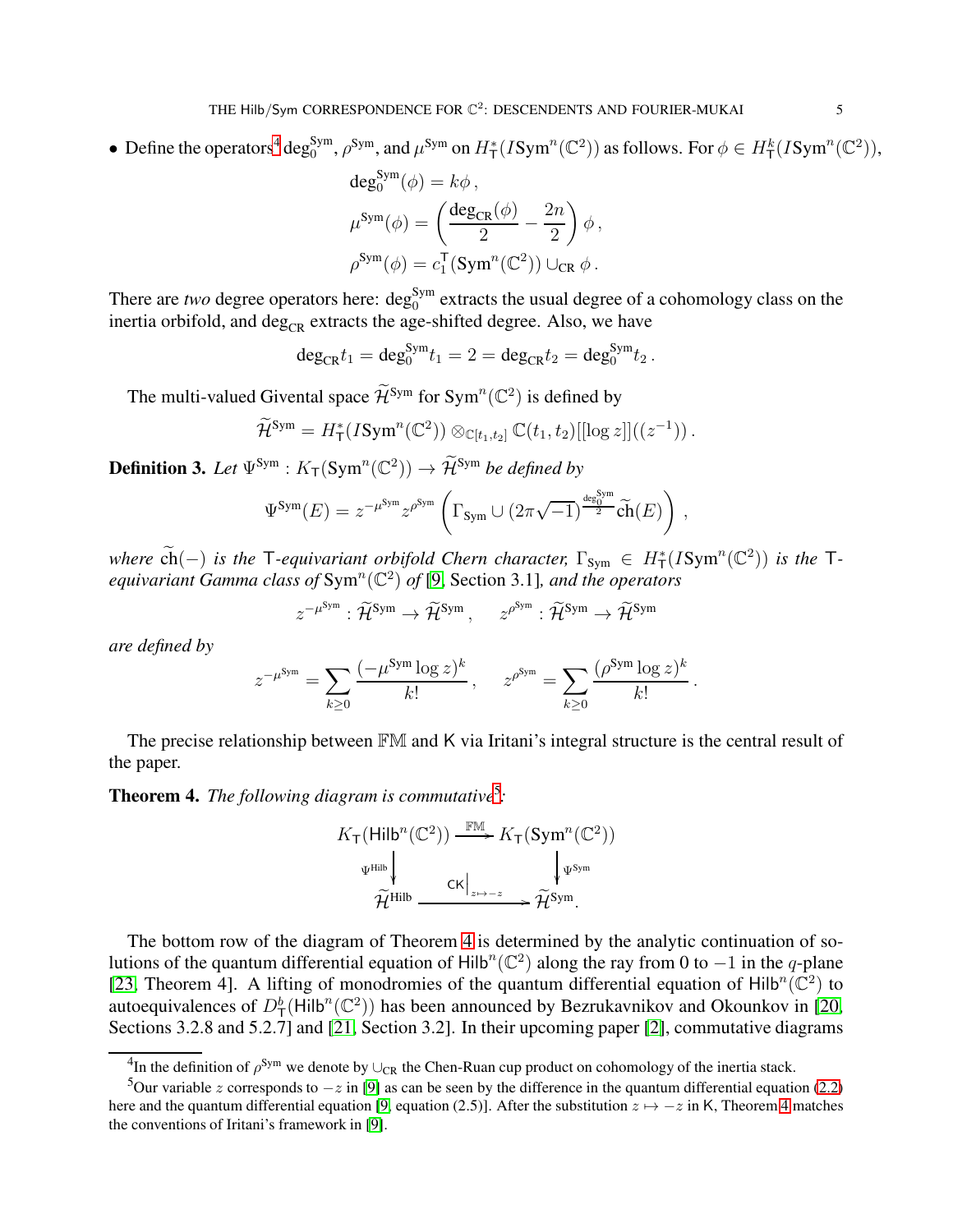#### 6 PANDHARIPANDE AND TSENG

parallel to Theorem [4](#page-4-2) are constructed in cases of *flops* of holomorphic symplectic manifolds.<sup>[6](#page-5-1)</sup> The-orem [4](#page-4-2) fits into the framework of [\[2\]](#page-23-1) if the relationship between  $\text{Hilb}^n(\mathbb{C}^2)$  and  $\text{Sym}^n(\mathbb{C}^2)$  is viewed morally as a flop in their sense.

A special aspect of the ray from  $0$  to  $-1$  is the identification of the end result of the analytic continuation (the right side of the diagram) with the orbifold geometry  $Sym^n(\mathbb{C}^2)$ . The identification of the end results of other paths from 0 to −1 with geometric theories is an interesting direction of study. Are there twisted orbifold theories which realize these analytic continuations?

0.4. Acknowledgments. We thank J. Bryan, T. Graber, Y.-P. Lee, A. Okounkov, and Y. Ruan for many conversations about the crepant resolution correspondence for  $\text{Hilb}^n(\mathbb{C}^2)$  and  $\text{Sym}^n(\mathbb{C}^2)$ . The paper began with Y. Jiang asking us about the role of the Fourier-Mukai transformation in the results of [\[25\]](#page-24-4). We are very grateful to H. Iritani for detailed discussions about his integral structure and crepant resolution framework.

R. P. was partially supported by SNF-200020162928, ERC-2012-AdG-320368-MCSK, ERC-2017-AdG-786580-MACI, SwissMAP, and the Einstein Stiftung. H.-H. T. was partially supported by NSF grant DMS-1506551. The research presented here was furthered during a visit of the authors to Humboldt University in Berlin in June 2018.

# <span id="page-5-2"></span>1. QUANTUM DIFFERENTIAL EQUATIONS

<span id="page-5-0"></span>1.1. The differential equation. We recall the quantum differential equation for Hilb<sup>n</sup>( $\mathbb{C}^2$ ) calculated in [\[22\]](#page-24-3) and further studied in [\[23\]](#page-24-12). We follow here the exposition [\[22,](#page-24-3) [23\]](#page-24-12).

The quantum differential equation (QDE) for the Hilbert schemes of points on  $\mathbb{C}^2$  is given by

(1.1) 
$$
q\frac{d}{dq}\Phi = \mathsf{M}_D\Phi\,, \quad \Phi \in \mathcal{F} \otimes_{\mathbb{C}} \mathbb{C}(t_1, t_2),
$$

where  $M_D$  is the operator of quantum multiplication by  $D = -|2, 1^{n-2}\rangle$ ,

$$
(1.2) \quad M_D = (t_1 + t_2) \sum_{k>0} \frac{k}{2} \frac{(-q)^k + 1}{(-q)^k - 1} \alpha_{-k} \alpha_k - \frac{t_1 + t_2}{2} \frac{(-q) + 1}{(-q) - 1} | \cdot | + \frac{1}{2} \sum_{k,l>0} \left[ t_1 t_2 \alpha_{k+l} \alpha_{-k} \alpha_{-l} - \alpha_{-k-l} \alpha_k \alpha_l \right].
$$

Here  $|\cdot| = \sum_{k>0} \alpha_{-k} \alpha_k$  is the energy operator.

While the quantum differential equation [\(1.1\)](#page-5-2) has a regular singular point at  $q = 0$ , the point  $q = -1$  is regular.

The quantum differential equation considered in Givental's theory contains a parameter  $z$ . In the case of the Hilbert schemes of points on  $\mathbb{C}^2$ , the QDE with parameter z is

<span id="page-5-3"></span>(1.3) 
$$
zq\frac{d}{dq}\Phi = \mathsf{M}_D\Phi, \quad \Phi \in \mathcal{F} \otimes_{\mathbb{C}} \mathbb{C}(t_1, t_2).
$$

<span id="page-5-1"></span><sup>&</sup>lt;sup>6</sup>In fact, the study of commutative diagrams connecting derived equivalences and the solutions of the quantum differential equation has old roots in the subject. See, for example, [\[3,](#page-23-2) [14\]](#page-24-18). These papers refer to talks of Kontsevich on homological mirror symmetry in the 1990s for the first formulations.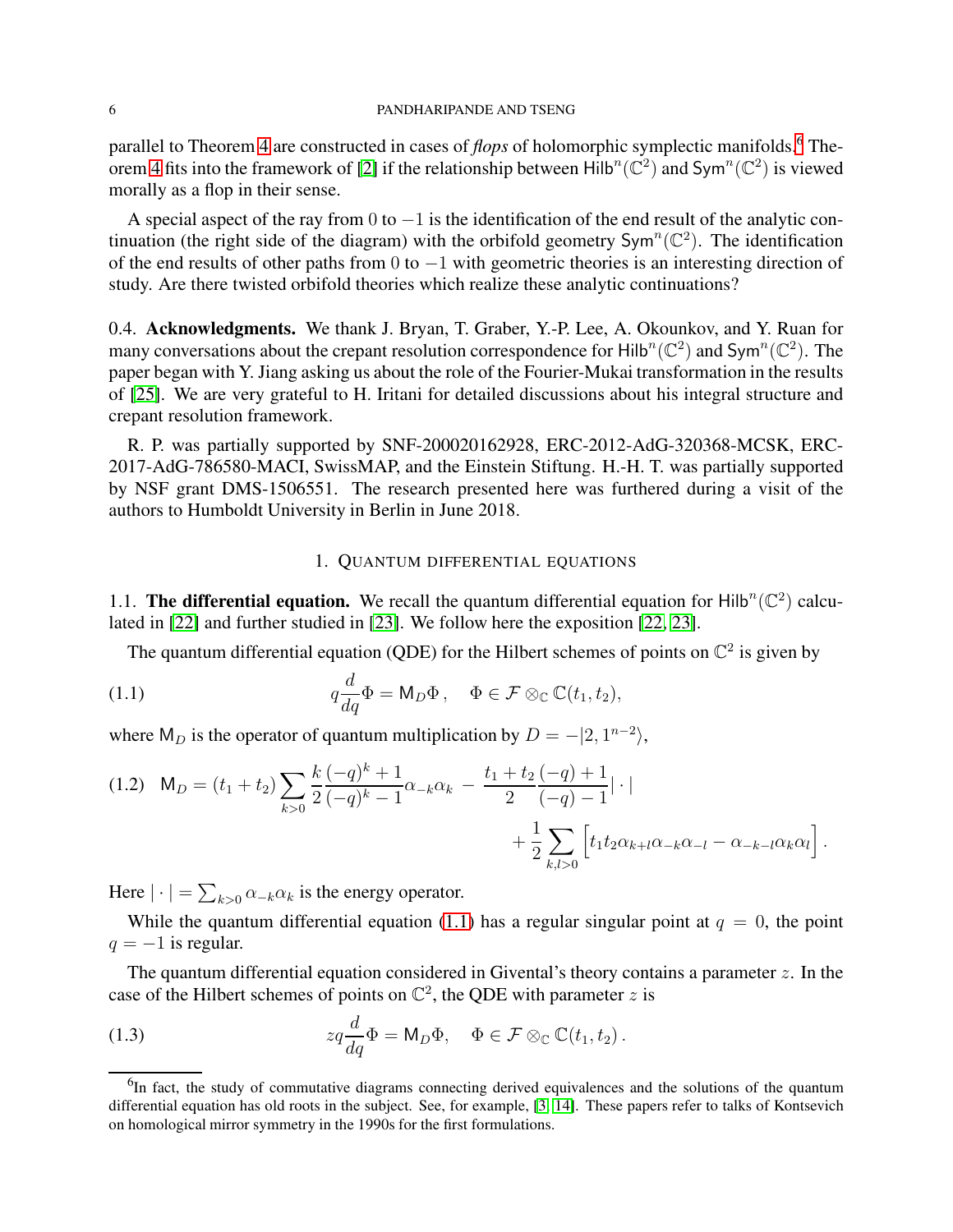For  $\Phi \in \mathcal{F} \otimes_{\mathbb{C}} \mathbb{C}(t_1, t_2)$ , define

(1.4) 
$$
\Phi_z = \Phi\left(\frac{t_1}{z}, \frac{t_2}{z}, q\right).
$$

Define  $\Theta \in Aut(\mathcal{F})$  by

 $\Theta|\mu\rangle=z^{\ell(\mu)}|\mu\rangle.$ 

The following Proposition allows us to use the results in [\[23\]](#page-24-12).

<span id="page-6-1"></span>**Proposition 5.** *If*  $\Phi$  *is a solution of* [\(1.1\)](#page-5-2)*, then*  $\Theta \Phi_z$  *is a solution of* [\(1.3\)](#page-5-3)*.* 

Proposition [5](#page-6-1) follow immediately from the following direct computation.

**Lemma 6.** *For*  $k > 0$ , we have  $\Theta \alpha_k = \frac{1}{z}$  $\frac{1}{z}\alpha_k\Theta$  and  $\Theta\alpha_{-k} = z\alpha_{-k}\Theta$ .

1.2. Solutions. We recall the solution of QDE [\(1.1\)](#page-5-2) constructed in [\[23\]](#page-24-12). Let

$$
J_{\lambda} \in \mathcal{F} \otimes_{\mathbb{C}} \mathbb{C}(t_1, t_2)
$$

be the integral form of the Jack symmetric function depending on the parameter  $\alpha = 1/\theta$  of [\[18,](#page-24-11) [23\]](#page-24-12). Then

(1.5) 
$$
\mathsf{J}^{\lambda} = t_2^{|\lambda|} t_1^{\ell(\cdot)} J_{\lambda}|_{\alpha = -t_1/t_2}
$$

is an eigenfunction of  $M_D(0)$  with eigenvalue  $-c(\lambda; t_1, t_2) := -\sum_{(i,j)\in\lambda} [(j-1)t_1 + (i-1)t_2].$ The coefficient of

<span id="page-6-0"></span>
$$
|\mu\rangle \in \mathcal{F} \otimes_{\mathbb{C}} \mathbb{C}(t_1,t_2)
$$

in the expansion of  $J^{\lambda}$  is  $(t_1t_2)^{\ell(\mu)}$  times a polynomial in  $t_1$  and  $t_2$  of degree  $|\lambda| - \ell(\mu)$ .

The paper [\[23\]](#page-24-12) also uses a Hermitian pairing  $\langle -, - \rangle_H$  on the Fock space F defined by the three following properties

$$
\bullet \ \langle \mu | \nu \rangle_H = \frac{1}{(t_1 t_2)^{\ell(\mu)}} \frac{\delta_{\mu\nu}}{\mathfrak{z}(\mu)},
$$

- $\langle af, g \rangle_H = a \langle f, g \rangle_H$ ,  $a \in \mathbb{C}(t_1, t_2)$ ,
- $\langle f, g \rangle_H = \langle g, f \rangle_H$ , where  $a(t_1, t_2) = a(-t_1, -t_2)$ .

By a direct calculation, we find

(1.6) 
$$
\left\langle \mathsf{J}^{\lambda},\mathsf{J}^{\mu}\right\rangle_{H}=\eta(\mathsf{J}^{\lambda},\mathsf{J}^{\mu}),
$$

where  $\eta$  is the T-equivariant pairing on Hilb<sup>n</sup>( $\mathbb{C}^2$ ). Since J<sup> $\lambda$ </sup> corresponds to the T-equivariant class of the T-fixed point of Hilb<sup>n</sup>( $\mathbb{C}^2$ ) associated to  $\lambda$ ,

(1.7) 
$$
||J^{\lambda}||^{2} = ||J^{\lambda}||_{H}^{2} = \prod_{\text{w: tangent weights at }\lambda} w
$$

see [\[23\]](#page-24-12).

There are solutions to [\(1.1\)](#page-5-2) of the form

<span id="page-6-2"></span>
$$
\mathsf{Y}^{\lambda}(q)q^{-c(\lambda;t_1,t_2)}, \quad \mathsf{Y}^{\lambda}(q) \in \mathcal{F} \otimes_{\mathbb{C}} \mathbb{C}(t_1,t_2)[[q]],
$$

which converge for  $|q| < 1$  and satisfy  $Y^{\lambda}(0) = J^{\lambda}$ . We refer to [\[15,](#page-24-19) Chapter XIX] for a discussion of how these solutions are constructed.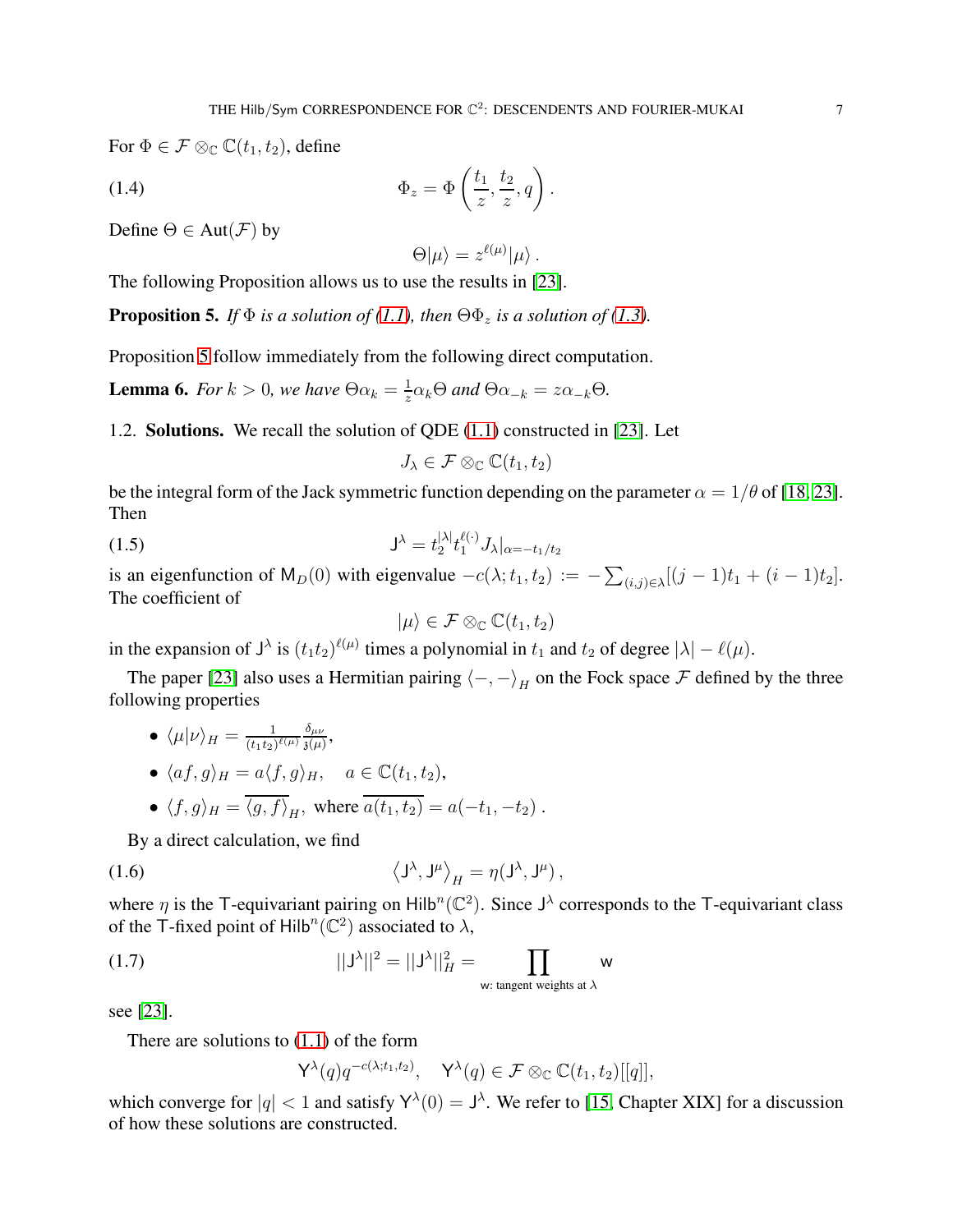By [\[23,](#page-24-12) Corollary 1],

(1.8) 
$$
\langle Y^{\lambda}(q), Y^{\mu}(q) \rangle_{H} = \delta_{\lambda\mu} ||J^{\lambda}||_{H}^{2} = \langle J^{\lambda}, J^{\mu} \rangle_{H}.
$$

As in [\[23,](#page-24-12) Section 3.1.3], let Y be the matrix whose column vectors are  $Y^{\lambda}$ . Fix an auxiliary basis  $\{e_{\lambda}\}\$  of F. We then view Y as the matrix representation<sup>[7](#page-7-0)</sup> of an operator such that  $Y(e_{\lambda}) = Y^{\lambda}$ .

Define the following further diagonal matrices in the basis  $\{e_{\lambda}\}\$ :

| Matrix | Eigenvalues                              |
|--------|------------------------------------------|
|        | <b>L</b> w: tangent weights at $\lambda$ |
|        | $-c(\lambda; t_1,t_2)/z$                 |

Define

$$
\mathsf{Y}_z = \mathsf{Y}\left(\frac{t_1}{z}, \frac{t_2}{z}, q\right).
$$

Consider the following solution to [\(1.3\)](#page-5-3),

(1.9)  $S = \Theta Y_z L^{-1} L_0$ .

We may view S as the matrix representation of an operator where in the domain we use the basis  ${e_{\lambda}}$  while in the range we use the basis  ${ | \mu \rangle}.$ 

<span id="page-7-2"></span>**Proposition 7.**  $\Theta Y_z L^{-1}$  can be expanded into a convergent power series in  $1/z$  with coefficients *End*(*F*)*-valued analytic functions in q, t<sub>1</sub>, t<sub>2</sub>.* 

*Proof.* Let  $\Phi^{\lambda}$  be the column of  $\Theta Y_z L^{-1}$  indexed by  $\lambda$ . By construction of Y,

$$
\Theta \mathsf{Y}_z L^{-1} \Big|_{q=0} = \Theta \mathsf{J}_z L^{-1},
$$

hence  $\Phi^{\lambda}\Big|_{q=0} = \Theta J_z^{\lambda} z^{|\lambda|} \prod_{w:\text{ tangent weights at }\lambda} w^{-1/2}$ . Write  $J^{\lambda} = \sum_{\epsilon} J_{\epsilon}^{\lambda}(t_1, t_2) |\epsilon\rangle$ . Then we have  $\Theta J_z^{\lambda} z^{|\lambda|} = \sum$  $\epsilon$  $\mathsf{J}^{\lambda}_{\epsilon}(t_1/z,t_2/z)z^{\ell(\epsilon)}z^{|\lambda|}|\epsilon\rangle$  $=\sum$  $\epsilon$  $\mathsf{J}^\lambda_\epsilon(t_1,t_2)z^{-2\ell(\epsilon)}z^{\ell(\epsilon)-|\lambda|}z^{\ell(\epsilon)}z^{|\lambda|}|\epsilon\rangle=\mathsf{J}^\lambda.$ 

Together with [\(1.7\)](#page-6-2), we find  $\Phi^{\lambda} \Big|_{q=0} = J^{\lambda} / ||J^{\lambda}||$ .

Since S is a solution to [\(1.3\)](#page-5-3),  $\Phi^{\lambda}$  is a solution to the differential equation

(1.10) 
$$
zq\frac{d}{dq}\Phi^{\lambda} = (\mathsf{M}_{D} + c(\lambda; t_1, t_2))\Phi^{\lambda}.
$$

By uniqueness of solutions to [\(1.10\)](#page-7-1) with given initial conditions,  $\Phi^{\lambda}$  can also be constructed using the Peano-Baker series (see [\[1\]](#page-23-3)) with the initial condition

<span id="page-7-1"></span>
$$
\Phi^\lambda\Big|_{q=0} = \mathsf{J}^\lambda / ||\mathsf{J}^\lambda||\,.
$$

As the Peano-Baker series is manifestly a power series in  $z^{-1}$  with analytic coefficients, the Proposition follows.

<span id="page-7-0"></span><sup>&</sup>lt;sup>7</sup>In the domain of Y we use the basis  $\{e_{\lambda}\}\$ , while in the range of Y we use the basis  $\{|\mu\rangle\}\$ .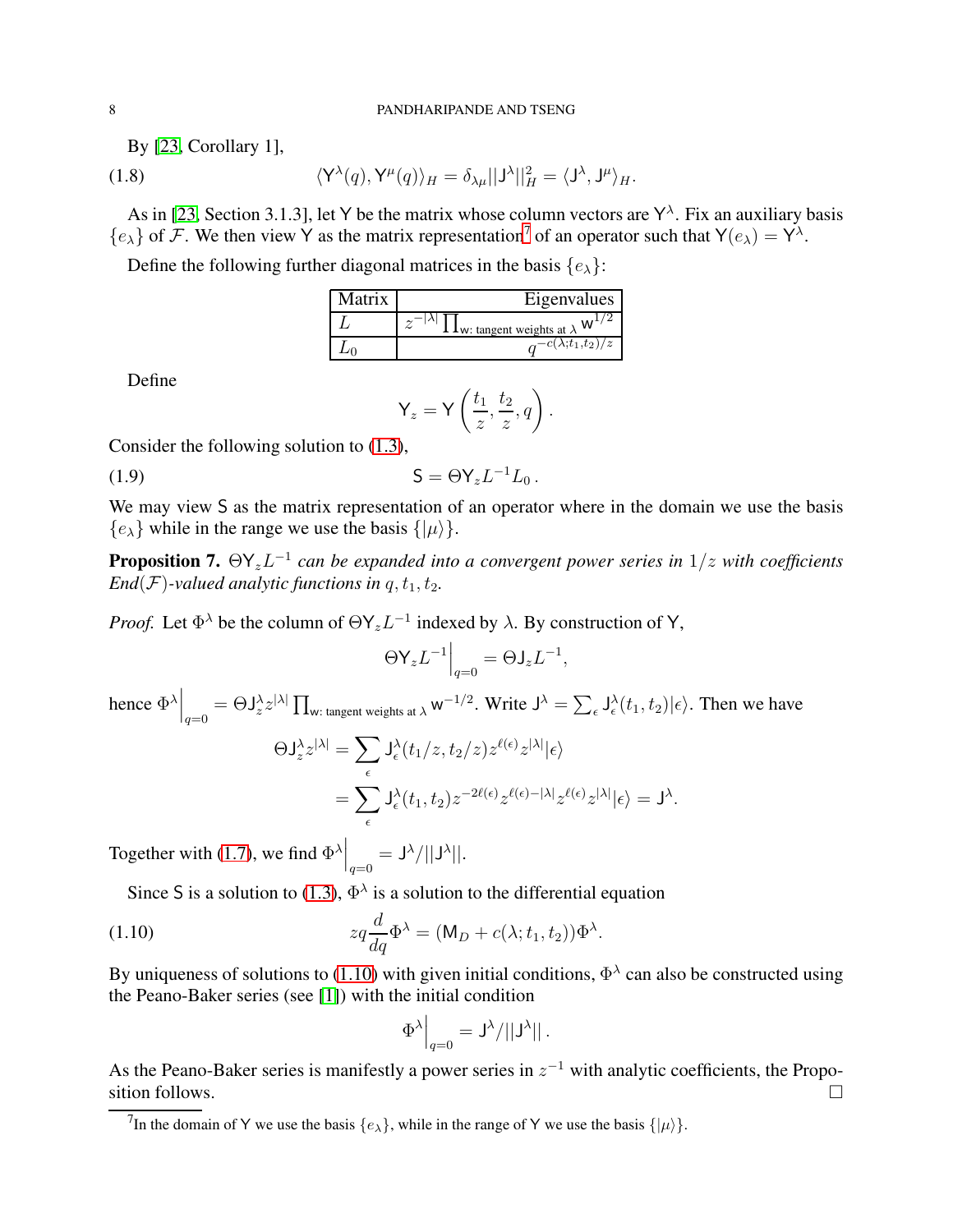# 2. DESCENDENT GROMOV-WITTEN THEORY

<span id="page-8-0"></span>2.1. **Hilbert schemes.** Let  $S<sup>Hilb</sup>(q, t_D)$  be the generating series of genus 0 descendent Gromov-Witten invariants of  $\text{Hilb}^n(\mathbb{C}^2)$ ,

$$
(2.1) \qquad \eta(a, S^{\text{Hilb}}(q, t_D)b) = \eta(a, b) + \sum_{k \ge 0} z^{-1-k} \sum_{m,d} \frac{q^d}{m!} \langle a, \underbrace{t_D D, ..., t_D D}_{m}, b\psi^k_{m+2} \rangle_{0, d}^{\text{Hilb}^n(\mathbb{C}^2)}
$$

By definition,  $S^{\text{Hilb}}$  is a formal power series in  $1/z$  whose coefficients are in End $(\mathcal{F})[t_D][[q]]$ , written in the basis  $\{|\mu\rangle\}$ . S<sup>Hilb</sup> $(q, t_D)$  satisfies the following two differential equations:

(2.2) 
$$
z\frac{\partial}{\partial t_D}S^{\text{Hilb}}(q, t_D) = (D\star_{t_D})S^{\text{Hilb}}(q, t_D),
$$

(2.3) 
$$
zq \frac{\partial}{\partial q} \mathsf{S}^{\mathrm{Hilb}}(q, t_D) - z \frac{\partial}{\partial t_D} \mathsf{S}^{\mathrm{Hilb}}(q, t_D) = -\mathsf{S}^{\mathrm{Hilb}}(q, t_D)(D \cdot).
$$

Here  $(D \star_{t_D}) = (D \star_{t_D})$  is the operator of quantum multiplication by the divisor D at the point<sup>[8](#page-8-2)</sup>  $t_D D$ ,

<span id="page-8-4"></span><span id="page-8-3"></span><span id="page-8-1"></span>
$$
\eta((D\star_{t_D})a,b)=\sum_{m\geq 0,d\geq 0}\frac{q^d}{m!}\langle D,a,\underbrace{t_D D,...,t_D D}_{m},b\rangle_{0,d}^{\mathsf{Hilb}^n(\mathbb{C}^2)},
$$

and  $(D<sup>.)</sup>$  is the operator of classical cup product by D. In particular,

(2.4) 
$$
(D \star_{t_D})\Big|_{t_D=0} = M_D(q), \quad (D \cdot) = (D \cdot)\Big|_{t_D=0} = M_D(0).
$$

Equation [\(2.2\)](#page-8-1) follows from the topological recursion relations in genus 0. Equation [\(2.3\)](#page-8-3) follows from the divisor equations for *descendent* Gromov-Witten invariants.

We first determine 
$$
S^{\text{Hilb}}\Big|_{t_D=0}
$$
. Combining (2.2) and (2.3) and setting  $t_D = 0$ , we find  

$$
zq \frac{\partial}{\partial q} \left( S^{\text{Hilb}}\Big|_{t_D=0} \right) = M_D(q) \left( S^{\text{Hilb}}\Big|_{t_D=0} \right) - \left( S^{\text{Hilb}}\Big|_{t_D=0} \right) M_D(0).
$$

So, we see

$$
zq\frac{\partial}{\partial q}\left(\mathsf{S}^{\mathrm{Hilb}}\Big|_{t_D=0}\mathsf{J}^\lambda/\big|\big|\mathsf{J}^\lambda\big|\big|\right)=\mathsf{M}_D(q)\left(\mathsf{S}^{\mathrm{Hilb}}\Big|_{t_D=0}\mathsf{J}^\lambda/\big|\big|\mathsf{J}^\lambda\big|\big|\right)-\left(\mathsf{S}^{\mathrm{Hilb}}\Big|_{t_D=0}\right)\mathsf{M}_D(0)\mathsf{J}^\lambda/\big|\big|\mathsf{J}^\lambda\big|\big|
$$

$$
=\mathsf{M}_D(q)\left(\mathsf{S}^{\mathrm{Hilb}}\Big|_{t_D=0}\mathsf{J}^\lambda/\big|\big|\mathsf{J}^\lambda\big|\big|\right)+c(\lambda;t_1,t_2)\left(\mathsf{S}^{\mathrm{Hilb}}\Big|_{t_D=0}\mathsf{J}^\lambda/\big|\big|\mathsf{J}^\lambda\big|\big|\right).
$$

Since  $S<sup>Hilb</sup>\Big|_{t_D=0,q=0}$ = Id, we have  $(S^{\text{Hilb}})_{t_D=0}$  $\mathsf{J}^\lambda/\vert\vert \mathsf{J}^\lambda$  $||\bigg)\Big|_{q=0} = J^{\lambda}/||J^{\lambda}||.$  Comparing the result with the proof of Proposition [7,](#page-7-2) we conclude

$$
\mathsf{S}^{\mathrm{Hilb}}\Big|_{t_D=0}\mathsf{J}^\lambda/||\mathsf{J}^\lambda||=\Phi^\lambda,
$$

as F-valued power series.

Let  $A : \mathcal{F} \to \mathcal{F}$  be defined by  $A(e_{\lambda}) = J^{\lambda}/||J^{\lambda}||$ . The above discussion yields the following result.

<span id="page-8-2"></span><sup>&</sup>lt;sup>8</sup>We use  $t_D$  to denote the coordinate of D.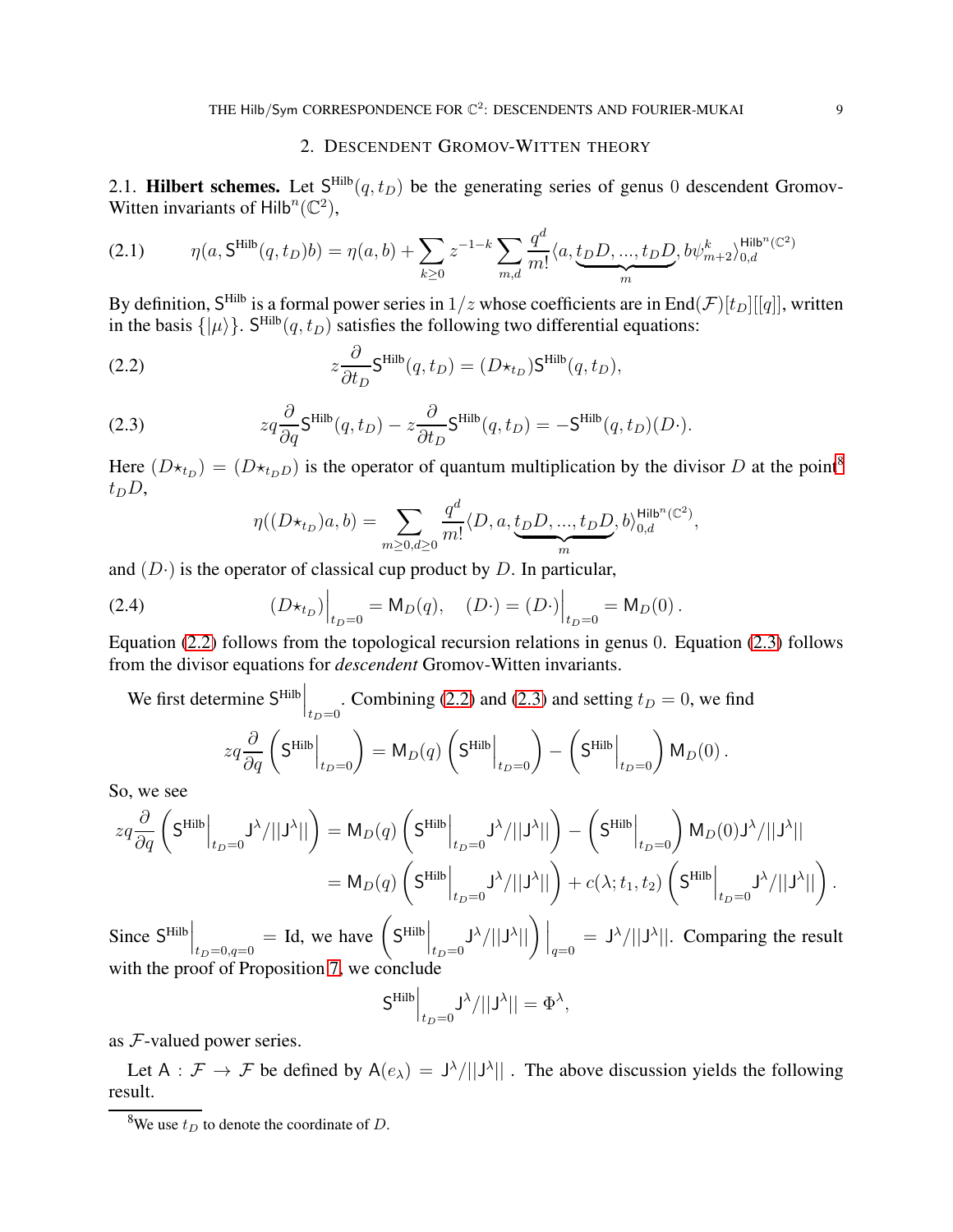<span id="page-9-1"></span>**Proposition 8.** As power series in  $1/z$ , we have  $S<sup>Hilb</sup>$   $\Big|_{t_D=0}$  $A = SL_0^{-1}$ .

By definition, S<sup>Hilb</sup> is a formal power series in q. By Proposition [8,](#page-9-1) S<sup>Hilb</sup> is analytic in q.

By the divisor equation for primary Gromov-Witten invariants, we have

$$
q\frac{\partial}{\partial q}(D\star_{t_D}) - \frac{\partial}{\partial t_D}(D\star_{t_D}) = 0.
$$

A direct calculation then shows that the two differential operators

$$
z\frac{\partial}{\partial t_D} - (D\star_{t_D})
$$
 and  $zq\frac{\partial}{\partial q} - z\frac{\partial}{\partial t_D} - (-)(D\cdot)$ 

commute. Therefore, equation [\(2.2\)](#page-8-1) and Proposition [8](#page-9-1) uniquely determine  $S<sup>Hilb</sup>(q, t_D)$ .

2.2. Symmetric products. We introduce another copy of the Fock space  $\mathcal F$  which we denote by  $\mathcal{F}$ . An additive isomorphism

$$
\widetilde{\mathcal{F}} \otimes_{\mathbb{C}} \mathbb{C}[t_1, t_2] \simeq \bigoplus_{n \geq 0} H_{\mathsf{T}}^*(I\text{Sym}^n(\mathbb{C}^2), \mathbb{C}),
$$

is given by identifying  $|\mu\rangle \in \tilde{\mathcal{F}}$  with the fundamental class  $[I_{\mu}]$  of the component of the inertia orbifold  $ISym^n(\mathbb{C}^2)$  indexed by  $\mu$ . The orbifold Poincaré pairing  $(-,-)^{\text{Sym}}$  induces via this identification a pairing on  $\widetilde{\mathcal{F}}$ ,

$$
\widetilde{\eta}(\mu,\nu)=\frac{1}{(t_1t_2)^{\ell(\mu)}}\frac{\delta_{\mu\nu}}{\mathfrak{z}(\mu)}.
$$

Following [\[25,](#page-24-4) Equation (1.6)], we define

<span id="page-9-0"></span>
$$
|\widetilde{\mu}\rangle = (-\sqrt{-1})^{\ell(\mu)-|\mu|}|\mu\rangle \in \widetilde{\mathcal{F}}.
$$

We will use the following linear isomorphism

(2.5) 
$$
\mathsf{C}: \mathcal{F} \to \mathcal{F}, \qquad |\mu\rangle \mapsto |\widetilde{\mu}\rangle,
$$

which is compatible with the pairings  $\eta$  and  $\tilde{\eta}$ .

We recall the definition of the ramified Gromov-Witten invariants of  $Sym^n(\mathbb{C}^2)$  following [\[25,](#page-24-4) Section 3.2]. Consider the moduli space  $\overline{\mathcal{M}}_{g,r+b}(\text{Sym}^n(\mathbb{C}^2))$  of stable maps to  $\text{Sym}^n(\mathbb{C}^2)$  and let

$$
\overline{\mathcal{M}}_{g,r,b}(\mathrm{Sym}^n(\mathbb{C}^2)) = \left[ \left( ev_{r+1}^{-1}(I_{(2)}) \cap \ldots \cap ev_{r+b}^{-1}(I_{(2)}) \right) / \Sigma_b \right]
$$

where the symmetric group  $\Sigma_b$  acts by permuting the last b marked points. Define ramified descendent Gromov-Witten invariants by

$$
\left\langle \prod_{i=1}^r I_{\mu^i} \psi^{k_i} \right\rangle_{g,b}^{\text{Sym}^n(\mathbb{C}^2)} = \int_{\overline{[\mathcal{M}}_{g,r,b}(\text{Sym}^n(\mathbb{C}^2))]^{vir}} \prod_{i=1}^r \text{ev}_i^*([I_{\mu^i}]) \psi^{k_i}.
$$

Let  $S^{Sym}(u, \tilde{t})$  be the generating function of genus 0 ramified descendent Gromov-Witten invariants of Sym<sup>n</sup>( $\mathbb{C}^2$ ),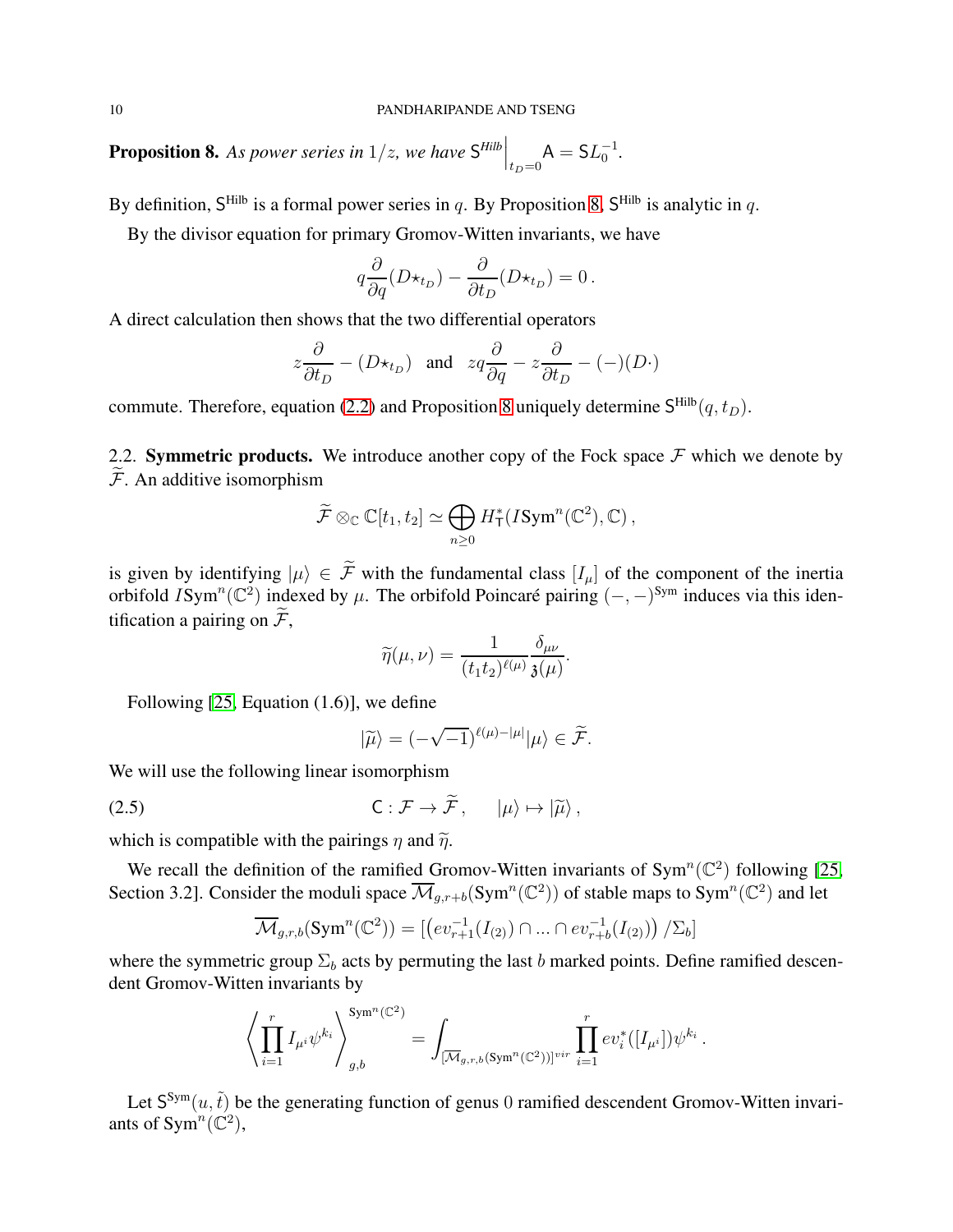$$
(2.6) \qquad \tilde{\eta}(a, \mathsf{S}^{\text{Sym}}(u,\tilde{t})b) = \tilde{\eta}(a,b) + \sum_{k \ge 0} z^{-1-k} \sum_{m,d} \frac{u^d}{m!} \langle a, \underbrace{\tilde{t}I_{(2)},...,\tilde{t}I_{(2)}}_{m}, b\psi^k_{m+2} \rangle_{0,d}^{\text{Sym}^n(\mathbb{C}^2)}.
$$

By definition,  $S^{Sym}$  is a formal power series in  $1/z$  whose coefficients are in End $(\widetilde{\mathcal{F}})[\widetilde{t}][[u]]$ , written in the basis  $\{|\widetilde{\mu}\rangle\}$ . S<sup>Sym</sup> satisfies the following two differential equations:

(2.7) 
$$
z \frac{\partial}{\partial \tilde{t}} S^{Sym}(u, \tilde{t}) = (I_{(2)} \star_{\tilde{t}}) S^{Sym}(u, \tilde{t}),
$$

(2.8) 
$$
\frac{\partial}{\partial u} S^{\text{Sym}}(u, \tilde{t}) = \frac{\partial}{\partial \tilde{t}} S^{\text{Sym}}(u, \tilde{t}).
$$

Here  $(I_{(2)}\star_{\tilde{t}}) = (I_{(2)}\star_{\tilde{t}}I_{(2)})$  is the operator of quantum multiplication by the divisor  $I_{(2)}$  at the point  $tI_{(2)}$ ,

<span id="page-10-1"></span><span id="page-10-0"></span>
$$
\tilde{\eta}((I_{(2)}\star_{\tilde{t}})a,b)=\sum_{m,d}\frac{u^d}{m!}\langle I_{(2)},a,\underbrace{\tilde{t}I_{(2)},...,\tilde{t}I_{(2)}}_{m},b\rangle_{0,d}^{\text{Sym}^n(\mathbb{C}^2)}.
$$

Equation [\(2.7\)](#page-10-0) follows from the genus 0 topological recursion relations for orbifold Gromov-Witten invariants, see [\[26\]](#page-24-20). Equation [\(2.8\)](#page-10-1) follows from divisor equations for *ramified* orbifold Gromov-Witten invariants, see [\[5\]](#page-24-1).

We first compare the operators  $(D \star_{t_D} D)$  and  $(I_{(2)} \star_{\tilde{t}_1} I_{(2)})$ . For simplicity, write (2) for the partition  $(2, 1^{n-2})$ . By [\[25,](#page-24-4) Theorem 4], we have

$$
\langle D, \underbrace{D, \dots, D}_{k}, \lambda, \mu \rangle^{\text{Hilb}} = (-1)^{k+1} \langle (2), \underbrace{(2), \dots, (2)}_{k}, \lambda, \mu \rangle^{\text{Hilb}}
$$

$$
= (-1)^{k+1} \langle (\tilde{2}), \underbrace{(\tilde{2}), \dots, (\tilde{2})}_{k}, \tilde{\lambda}, \tilde{\mu} \rangle^{\text{Sym}}
$$

$$
= \langle -(\tilde{2}), \underbrace{-(\tilde{2}), \dots, -(\tilde{2})}_{k}, \tilde{\lambda}, \tilde{\mu} \rangle^{\text{Sym}},
$$

where  $(\tilde{-})$  is defined in [\[25,](#page-24-4) Equation (1.6)]. Therefore, under the identification  $|\mu\rangle \mapsto |\tilde{\mu}\rangle$ , we have

(2.9) 
$$
D \star_{t_D D} = -(\tilde{2}) \star_{t_D(-(\tilde{2}))}.
$$

Now,

<span id="page-10-2"></span>
$$
(\tilde{2}) = (-i)^{n-1-n} I_{(2)} = (-i)^{-1} I_{(2)} = i I_{(2)}.
$$

Hence we have, after  $-q = e^{iu}$ ,

(2.10) 
$$
D \star_{t_D D} = (-i) I_{(2)} \star_{\tilde{t} I_{(2)}}, \quad \tilde{t} = (-i) t_D.
$$

Consider now  $S^{Sym}\Big|_{\tilde{t}=0}$ . By [\(2.7\)](#page-10-0) and [\(2.8\)](#page-10-1), we have  $\partial$ 

$$
z\frac{\partial}{\partial u}\mathsf{S}^{\mathsf{Sym}}(u,\tilde{t})=(I_{(2)}\star_{\tilde{t}})\mathsf{S}^{\mathsf{Sym}}(u,\tilde{t})\,.
$$

Setting  $\tilde{t} = 0$  and using [\(2.4\)](#page-8-4) and [\(2.10\)](#page-10-2), we find

$$
z\frac{\partial}{\partial u}\left(\mathsf{S}^{\text{Sym}}\Big|_{\tilde{t}=0}\right) = i\mathsf{M}_D(-e^{iu})\left(\mathsf{S}^{\text{Sym}}\Big|_{\tilde{t}=0}\right) .
$$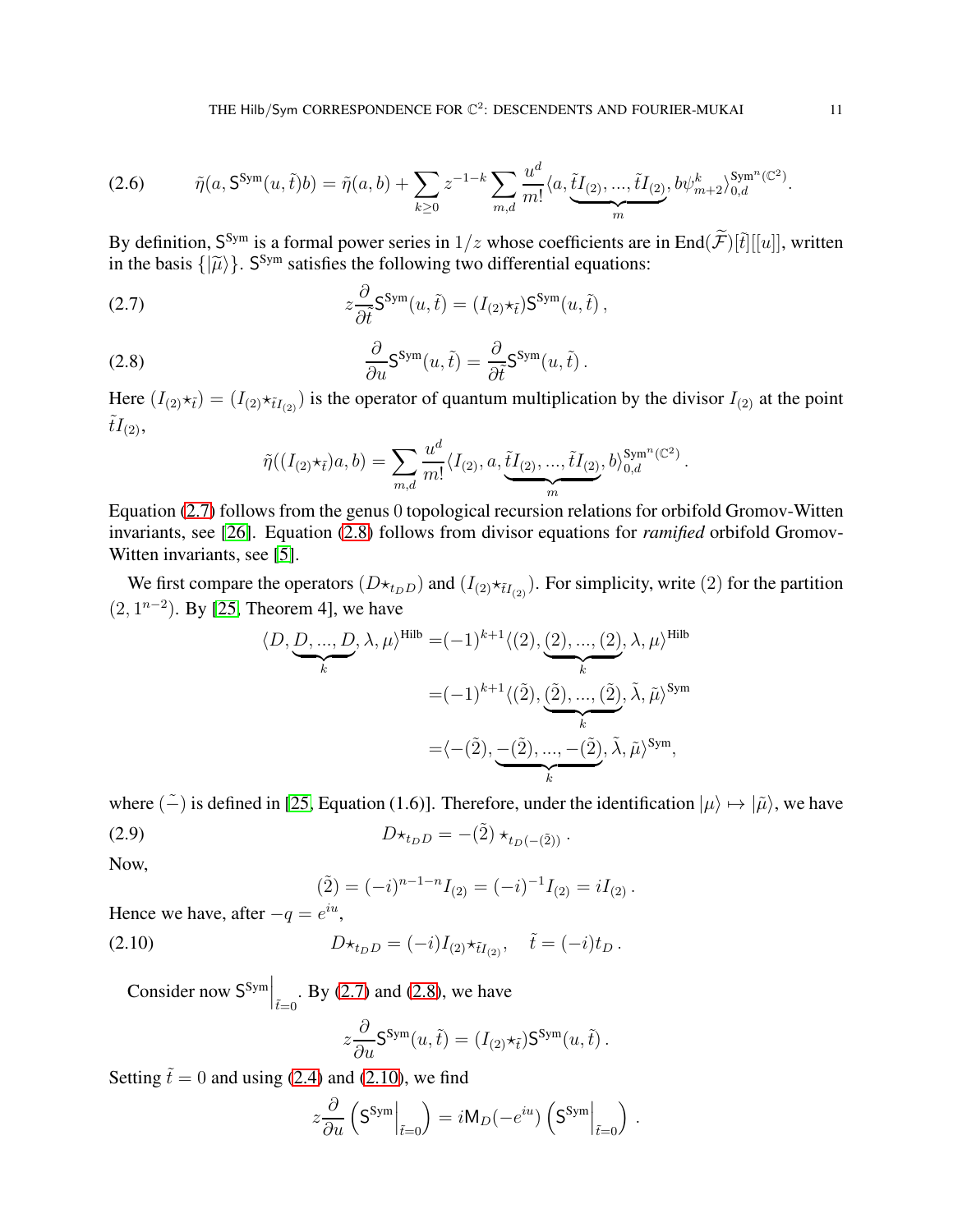Since  $\frac{\partial}{\partial u} = iq \frac{\partial}{\partial q}$ , we find that, after  $-q = e^{iu}$ ,

(2.11) 
$$
zq \frac{\partial}{\partial q} \left( \mathbf{S}^{\text{Sym}} \Big|_{\tilde{t}=0} \right) = \mathsf{M}_D(q) \left( \mathbf{S}^{\text{Sym}} \Big|_{\tilde{t}=0} \right) .
$$

Recall  $S = \Theta Y_z L^{-1} L_0$  also satisfied the same equation. We may then compare  $\Theta Y_z L^{-1} L_0$  and  $\left(\mathsf{S}^\mathsf{Sym}\Big|_{\tilde{t}=0}$ by comparing them at  $u = 0$  which corresponds to  $q = -1$ . Set

$$
B = \mathsf{S}\Big|_{q=-1} = \Theta \mathsf{Y}_z L^{-1} L_0 \Big|_{q=-1} \,.
$$

Since  $S^{Sym}\Big|_{\tilde{t}=0, u=0} = \text{Id}$ , we have, after  $-q = e^{iu}$ ,

(2.12) 
$$
S^{\text{Sym}}\Big|_{\tilde{t}=0} = CSB^{-1}C^{-1}.
$$

By Proposition [8,](#page-9-1) we have

(2.13) 
$$
\mathsf{CS}B^{-1}\mathsf{C}^{-1} = \mathsf{CS}^{\mathsf{Hilb}}\Big|_{t_D=0} \mathsf{A}L_0B^{-1}\mathsf{C}^{-1}.
$$

Since  $AL_0A^{-1} = q^{D/z}$ ,

<span id="page-11-1"></span><span id="page-11-0"></span>
$$
AL_0B^{-1} = AL_0A^{-1}AB^{-1} = q^{D/z}AB^{-1}.
$$

Define  $K = BA^{-1}$ . We can then rewrite [\(2.13\)](#page-11-0) as

(2.14) 
$$
S^{Sym}\Big|_{\tilde{t}=0} = CS^{Hilb}\Big|_{t_D=0} q^{D/z} K^{-1} C^{-1}.
$$

By the divisor equation for orbifold Gromov-Witten invariants in [\[5\]](#page-24-1) (see also [\[25,](#page-24-4) Section 3.2]), we have

$$
\frac{\partial}{\partial u}(I_{(2)}\star_{\tilde{t}})-\frac{\partial}{\partial \tilde{t}}(I_{(2)}\star_{\tilde{t}})=0.
$$

A direct calculation then shows that the two differential operators

$$
z\frac{\partial}{\partial \tilde{t}} - (I_{(2)} \star_{\tilde{t}})
$$
 and  $\frac{\partial}{\partial u} - \frac{\partial}{\partial \tilde{t}}$ 

commute. Therefore  $S^{Sym}(u, \tilde{t})$  is uniquely determined by equation [\(2.7\)](#page-10-0) and  $S^{Sym}\Big|_{\tilde{t}=0}$ . By [\(2.10\)](#page-10-2), we have

$$
z\frac{\partial}{\partial t_D} - (D\star_{t_D}) = i\left(z\frac{\partial}{\partial \tilde t} - (I_{(2)}\star_{\tilde t}))\right)\,,
$$

after  $-q = e^{iu}$ . Then equation [\(2.14\)](#page-11-1) implies the following result.

<span id="page-11-2"></span>**Theorem 9.** After  $-q = e^{iu}$  and  $\tilde{t} = (-i)t_D$ , we have

$$
\mathsf{S}^{\mathsf{Sym}}(u,\tilde{t}) = \mathsf{CS}^{\mathsf{Hilb}}(q,t_D) q^{D/z} \mathsf{K}^{-1} \mathsf{C}^{-1}.
$$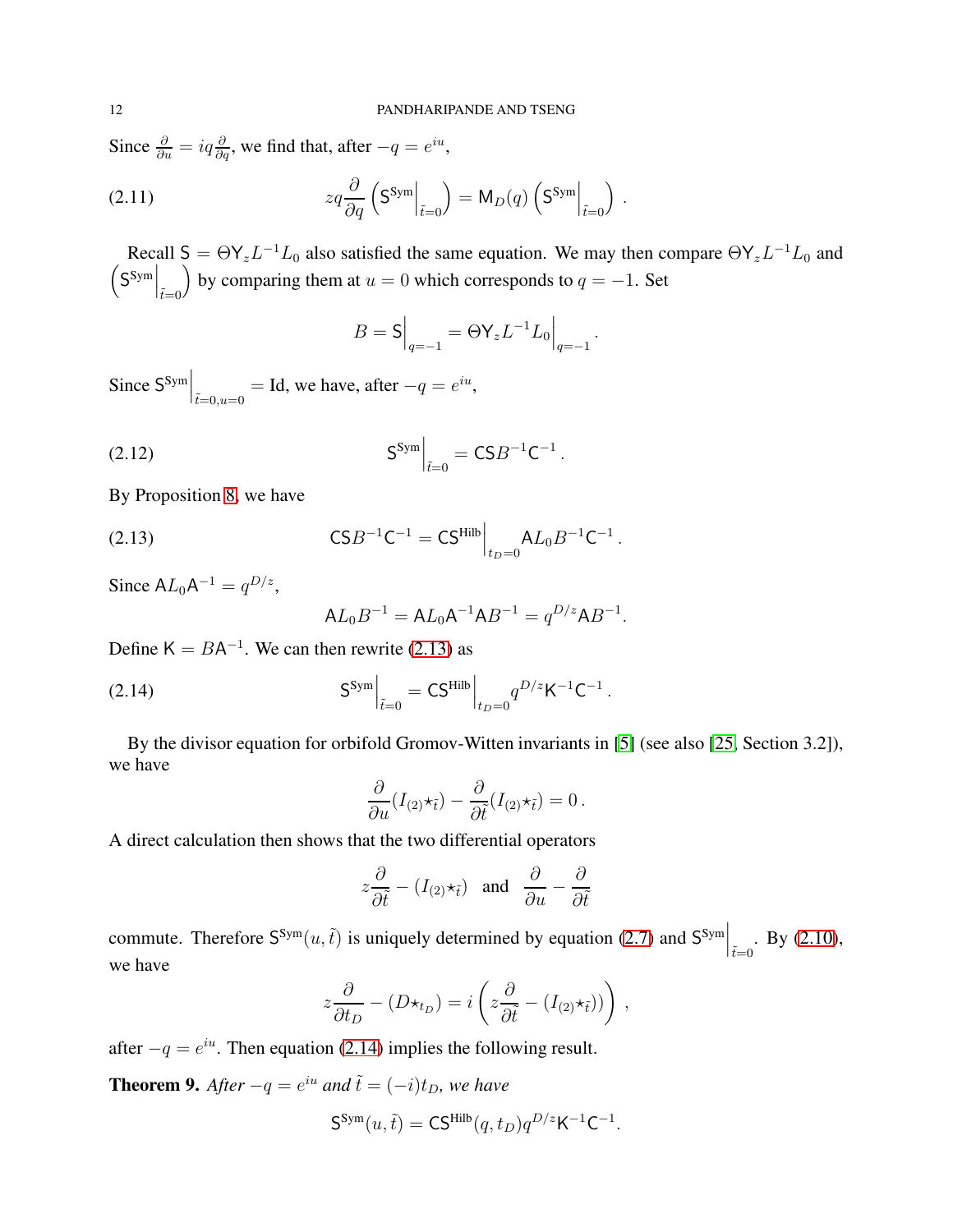2.3. Proof of Theorem [1.](#page-2-2) By the definition of B and Proposition [7,](#page-7-2) K is an End $(\mathcal{F})$ -valued power series in  $1/z$  of the form

$$
K = Id + O(1/z).
$$

By Theorem [9](#page-11-2) and the fact that  $S<sup>Hilb</sup>$  and  $S<sup>Sym</sup>$  are symplectic, it follows that K is also symplectic.

Next, we explicitly evaluate K. By the definition of  $B$  and [\[23,](#page-24-12) Theorem 4], we have

(2.15) 
$$
B = (\Theta Y_z L^{-1} L_0) \Big|_{q=-1}
$$

$$
= \frac{1}{(2\pi\sqrt{-1})^{|\cdot|}} \Theta \Gamma_z H_z (G_{\text{DT}z}^{-1} L_0) \Big|_{q=-1} L^{-1}.
$$

Here,  $G_{DT}$  is the diagonal matrix in the basis  $\{e_{\lambda}\}\$  with eigenvalues

$$
q^{-c(\lambda;t_1,t_2)}\prod_{\mathsf{w}: \text{ tangent weights at }\lambda}\frac{1}{\Gamma(\mathsf{w}+1)},
$$

see [\[23,](#page-24-12) Section 3.1.2]. The operator  $\Gamma$  is given by

$$
\Gamma|\mu\rangle = \frac{(2\pi\sqrt{-1})^{\ell(\mu)}}{\prod_i \mu_i} \mathsf{G}_{\mathrm{GW}}(t_1, t_2)|\mu\rangle \,,
$$

see [\[23,](#page-24-12) Section 3.3], where

$$
\mathsf{G}_{\mathrm{GW}}(t_1,t_2)|\mu\rangle = \prod_i g(\mu_i,t_1)g(\mu_i,t_2)|\mu\rangle ,
$$

and

$$
g(\mu_i, t_1)g(\mu_i, t_2) = \frac{\mu_i^{\mu_i t_1} \mu_i^{\mu_i t_2}}{\Gamma(\mu_i t_1)\Gamma(\mu_i t_2)},
$$

see [\[23,](#page-24-12) Section 3.1.2]. Define

$$
\Gamma_z = \Gamma\left(\frac{t_1}{z}, \frac{t_2}{z}\right).
$$

Since

<span id="page-12-1"></span>
$$
\mathsf{K} = B \mathsf{A}^{-1} = \frac{1}{(2\pi\sqrt{-1})^{|\cdot|}} \Theta \mathbf{\Gamma}_z \mathsf{H}_z \left( \mathsf{G}_{\mathrm{DT}z}^{-1} L_0 \right) \Big|_{q=-1} L^{-1} \mathsf{A}^{-1},
$$

and  $||J^{\lambda}|| = \prod_{w: \text{ tangent weights at } \lambda} w^{1/2}$ , we see that K is the operator given by

(2.16) 
$$
\mathsf{K}(\mathsf{J}^{\lambda}) = \frac{z^{|\lambda|}}{(2\pi\sqrt{-1})^{|\lambda|}} \prod_{\mathsf{w}: \text{ tangent weights at } \lambda} \Gamma(\mathsf{w}/z+1) \Theta \Gamma_z \mathsf{H}^{\lambda}_z.
$$

<span id="page-12-0"></span>The proof Theorem [1](#page-2-2) is complete.  $\Box$ 

# 3. DESCENDENT CORRESPONDENCE

3.1. Variables. We compare the descendent Gromov-Witten theories of Hilb<sup>n</sup>( $\mathbb{C}^2$ ) and Sym<sup>n</sup>( $\mathbb{C}^2$ ). The following identifications will be used throughout:

(3.1) 
$$
-q = e^{iu}, \quad \tilde{t} = (-i)t_D.
$$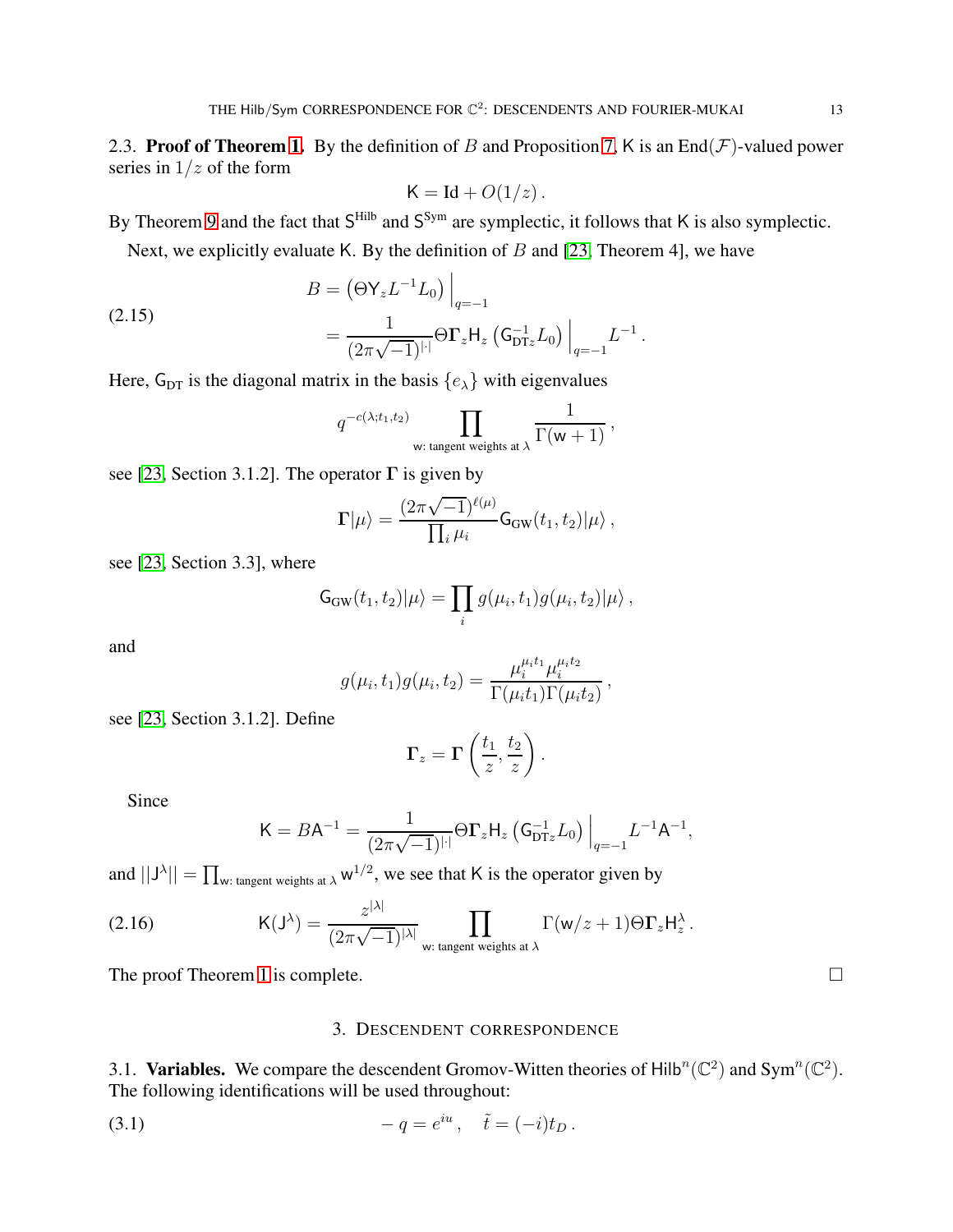# <span id="page-13-1"></span>3.2. Genus 0. Following [\[11\]](#page-24-10), consider the Givental spaces

$$
\mathcal{H}^{\text{Hilb}} = H_{\text{T}}^{*}(\text{Hilb}^{n}(\mathbb{C}^{2})) \otimes_{\mathbb{C}[t_{1},t_{2}]} \mathbb{C}(t_{1},t_{2})[[q]]((z^{-1})),\mathcal{H}^{\text{Sym}} = H_{\text{T}}^{*}(\text{Sym}^{n}(\mathbb{C}^{2})) \otimes_{\mathbb{C}[t_{1},t_{2}]} \mathbb{C}(t_{1},t_{2})[[u]]((z^{-1})),
$$

equipped with the symplectic forms

$$
(f,g)^{\mathcal{H}^{\text{Hilb}}}= \text{Res}_{z=0}(f(-z),g(z))^{\text{Hilb}}, \quad f,g \in \mathcal{H}^{\text{Hilb}},
$$

$$
(f,g)^{\mathcal{H}^{\text{Sym}}}= \text{Res}_{z=0}(f(-z),g(z))^{\text{Sym}}, \quad f,g \in \mathcal{H}^{\text{Sym}}.
$$

The choice of bases

$$
\{|\mu\rangle \big| \mu \in \text{Part}(n)\} \subset H^*_{\mathsf{T}}(\mathsf{Hilb}^n(\mathbb{C}^2)), \qquad \{|\widetilde{\mu}\rangle \big| \mu \in \text{Part}(n)\} \subset H^*_{\mathsf{T}}(\text{Sym}^n(\mathbb{C}^2)),
$$

yields Darboux coordinate systems  $\{p_a^{\mu}, q_b^{\nu}\}, \{\tilde{p}_a^{\mu}, \tilde{q}_b^{\nu}\}.$  General points of  $\mathcal{H}^{\text{Hilb}}$ ,  $\mathcal{H}^{\text{Sym}}$  can be written in the form

$$
\underbrace{\sum_{a\geq 0}\sum_{\mu}p_{a}^{\mu}|\mu\rangle\frac{(t_1t_2)^{\ell(\mu)}\mathfrak{z}(\mu)}{(-1)^{|\mu|-\ell(\mu)}}(-z)^{-a-1}}_{\mathbf{p}}+\underbrace{\sum_{b\geq 0}\sum_{\nu}q_{b}^{\nu}|\nu\rangle z^{b}}_{\mathbf{q}}\in\mathcal{H}^{\mathrm{Hilb}}_{\mathbf{q}},
$$
\n
$$
\underbrace{\sum_{a\geq 0}\sum_{\mu}\widetilde{p}_{a}^{\mu}|\widetilde{\mu}\rangle\frac{(t_1t_2)^{\ell(\mu)}\mathfrak{z}(\mu)}{1}(-z)^{-a-1}}_{\widetilde{\mathbf{p}}}+\underbrace{\sum_{b\geq 0}\sum_{\nu}\widetilde{q}_{b}^{\nu}|\widetilde{\nu}\rangle z^{b}}_{\widetilde{\mathbf{q}}} \in\mathcal{H}^{\mathrm{Sym}}.
$$

Define the Lagrangian cones associated to the generating functions of genus 0 descendent and ancestor Gromov-Witten invariants as follows:

$$
\mathcal{L}^{\text{Hilb}} = \{ (\mathbf{p}, \mathbf{q}) \big| \mathbf{p} = d_{\mathbf{q}} \mathcal{F}_0^{\text{Hilb}} \} \subset \mathcal{H}^{\text{Hilb}}, \quad \mathcal{L}^{\text{Hilb}}_{an, t_D} = \{ (\mathbf{p}, \mathbf{q}) \big| \mathbf{p} = d_{\mathbf{q}} \mathcal{F}_{an, t_D, 0}^{\text{Hilb}} \} \subset \mathcal{H}^{\text{Hilb}},
$$
  

$$
\mathcal{L}^{\text{Sym}} = \{ (\widetilde{\mathbf{p}}, \widetilde{\mathbf{q}}) \big| \widetilde{\mathbf{p}} = d_{\widetilde{\mathbf{q}}} \mathcal{F}_0^{\text{Sym}} \} \subset \mathcal{H}^{\text{Sym}}, \quad \mathcal{L}^{\text{Sym}}_{an, \tilde{t}} = \{ (\widetilde{\mathbf{p}}, \widetilde{\mathbf{q}}) \big| \widetilde{\mathbf{p}} = d_{\widetilde{\mathbf{q}}} \mathcal{F}_{a, \tilde{t}, 0}^{\text{Sym}} \subset \mathcal{H}^{\text{Sym}},
$$

where

$$
\mathcal{F}_0^{\text{Hilb}}(\mathbf{t}) = \sum_{d,k\geq 0} \frac{q^d}{k!} \langle \underbrace{\mathbf{t}(\psi), ..., \mathbf{t}(\psi)}_{k} \rangle_{0,d}^{\text{Hilb}}, \quad \mathcal{F}_{an,t_D,0}^{\text{Hilb}}(\mathbf{t}) = \sum_{d,k,l\geq 0} \frac{q^d}{k!l!} \langle \underbrace{\mathbf{t}(\bar{\psi}), ..., \mathbf{t}(\bar{\psi})}_{k}, \underbrace{t_D D, ..., t_D D}_{l}, \underbrace{t_D D, ..., t_D D}_{l}, \underbrace{t_B D, ..., t_D D}_{l}, \underbrace{t_B D, ..., t_D D}_{l}, \underbrace{t_B D, ..., t_D D}_{l}, \underbrace{t_B D, ..., t_D D}_{l}, \underbrace{t_B D, ..., t_D D}_{l}, \underbrace{t_B D, ..., t_D D}_{l}, \underbrace{t_B D, ..., t_D D}_{l}, \underbrace{t_B D, ..., t_D D}_{l}, \underbrace{t_B D, ..., t_D D}_{l}, \underbrace{t_B D, ..., t_D D}_{l}, \underbrace{t_B D, ..., t_D D}_{l}, \underbrace{t_B D, ..., t_D D}_{l}, \underbrace{t_B D, ..., t_D D}_{l}, \underbrace{t_B D, ..., t_D D}_{l}, \underbrace{t_B D, ..., t_D D}_{l}, \underbrace{t_B D, ..., t_D D}_{l}, \underbrace{t_B D, ..., t_D D}_{l}, \underbrace{t_B D, ..., t_D D}_{l}, \underbrace{t_B D, ..., t_D D}_{l}, \underbrace{t_B D, ..., t_D D}_{l}, \underbrace{t_B D, ..., t_D D}_{l}, \underbrace{t_B D, ..., t_D D}_{l}, \underbrace{t_B D, ..., t_D D}_{l}, \underbrace{t_B D, ..., t_D D}_{l}, \underbrace{t_B D, ..., t_D D}_{l}, \underbrace{t_B D, ..., t_D D}_{l}, \underbrace{t_B D, ..., t_D D}_{l}, \underbrace{t_B D, ..., t_D D}_{l}, \underbrace{t_B D, ..., t_D D}_{l}, \underbrace{t_B D, ..., t_D D}_{l}, \underbrace{t_B D, ..., t_D D}_{l}, \underbrace{t_B D, ..., t_D D}_{l}, \underbrace{t_B D, ..., t_D D}_{l}, \underbrace{t_B D, ..., t_D D}_{l}, \underbrace{t_B D, ..., t_D D}_{l}, \underbrace{t_B D, ..., t_D D}_{l}, \underbrace{t_B D, ..., t_D D}_{l}, \underbrace{t_B D
$$

Here,  $q = t - 1z$  and  $\tilde{q} = \tilde{t} - 1z$  are dilaton shifts.

By the descendent/ancestor relations [\[8\]](#page-24-21), we have

$$
\mathcal{L}^{\text{Hilb}} = \mathsf{S}^{\text{Hilb}}(q, t_D)^{-1} \mathcal{L}^{\text{Hilb}}_{an, t_D}, \quad \mathcal{L}^{\text{Sym}} = \mathsf{S}^{\text{Sym}}(u, \tilde{t})^{-1} \mathcal{L}^{\text{Sym}}_{an, \tilde{t}}
$$

.

By the genus 0 crepant resolution correspondence proven<sup>[9](#page-13-2)</sup> in [\[5\]](#page-24-1), we have

$$
\mathsf{C}\mathcal{L}^{\mathrm{Hilb}}_{an,t_D}=\mathcal{L}^{\mathrm{Sym}}_{an,\tilde{t}}.
$$

<span id="page-13-0"></span>**Theorem 10.** We have  $\mathcal{L}^{Sym} = \mathsf{CK}q^{-D/z}\mathcal{L}^{Hilb}$ .

<span id="page-13-2"></span><sup>&</sup>lt;sup>9</sup>In particular, the results of [\[5\]](#page-24-1) implies that  $\mathcal{L}_{an,t_D}^{\text{Hilb}}$  is analytic in q.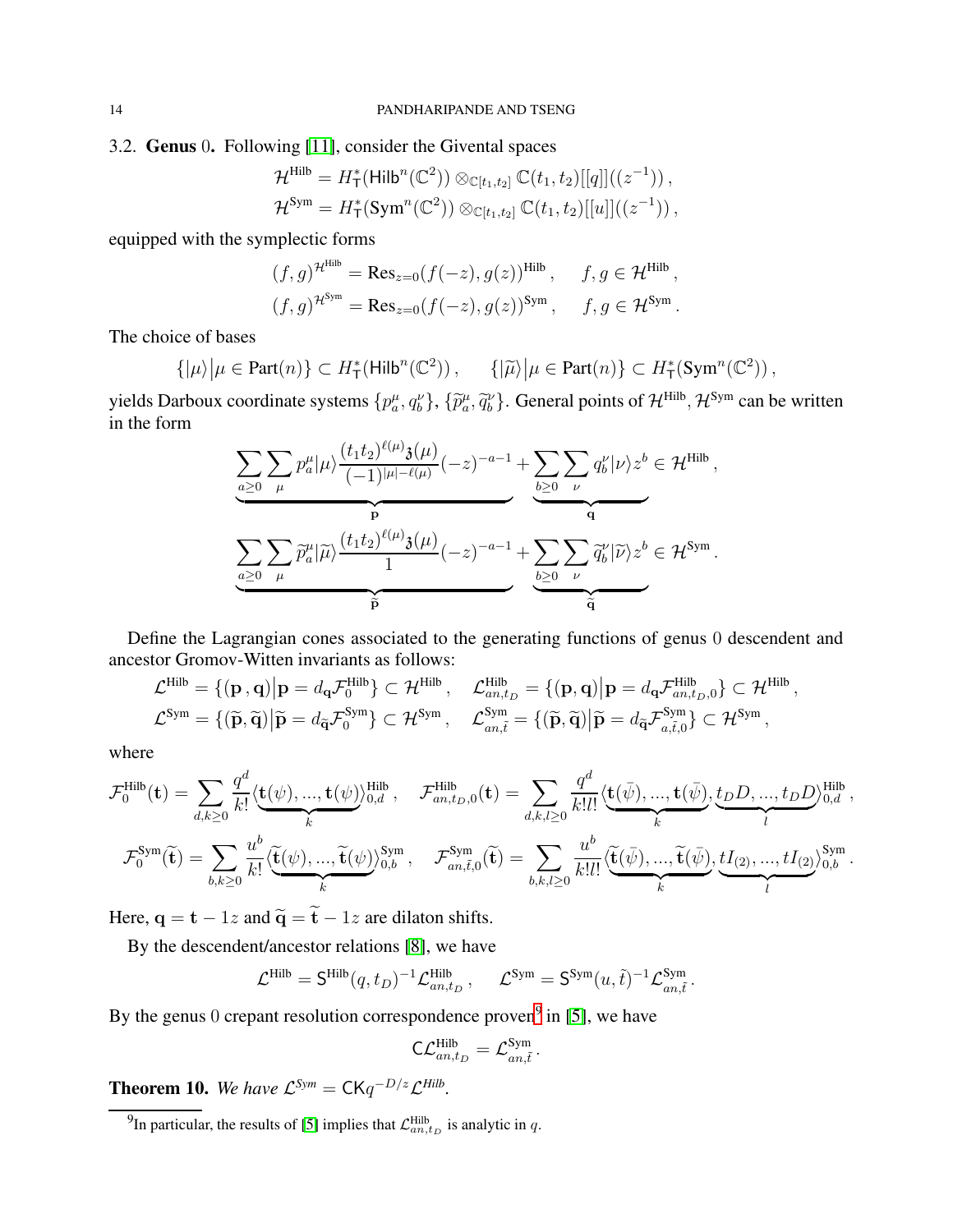*Proof.* Using Theorem [9,](#page-11-2) we calculate

$$
\mathcal{L}^{\text{Sym}} = \mathsf{S}^{\text{Sym}}(u, \tilde{t})^{-1} \mathcal{L}^{\text{Sym}}_{an, \tilde{t}}
$$
  
=  $\mathsf{S}^{\text{Sym}}(u, \tilde{t})^{-1} \mathsf{C} \mathcal{L}^{\text{Hilb}}_{an, t_D}$   
=  $\mathsf{CK} q^{-D/z} \mathsf{S}^{\text{Hilb}}(q, t_D)^{-1} \mathcal{L}^{\text{Hilb}}_{an, t_D}$   
=  $\mathsf{CK} q^{-D/z} \mathcal{L}^{\text{Hilb}}$ .

 $\Box$ 

<span id="page-14-1"></span>3.3. Higher genus. Consider the total descendent potentials,

$$
\mathcal{D}^{\text{Hilb}} = \exp\left(\sum_{g\geq 0} \hbar^{g-1} \mathcal{F}_g^{\text{Hilb}}\right) , \quad \mathcal{F}_g^{\text{Hilb}}(\mathbf{t}) = \sum_{d,k\geq 0} \frac{q^d}{k!} \langle \underbrace{\mathbf{t}(\psi),...,\mathbf{t}(\psi)}_{k} \rangle_{g,d}^{\text{Hilb}} ,
$$
  

$$
\mathcal{D}^{\text{Sym}} = \exp\left(\sum_{g\geq 0} \hbar^{g-1} \mathcal{F}_g^{\text{Sym}}\right) , \quad \mathcal{F}_g^{\text{Sym}}(\widetilde{\mathbf{t}}) = \sum_{b,k\geq 0} \frac{u^b}{k!} \langle \underbrace{\widetilde{\mathbf{t}}(\psi),...,\widetilde{\mathbf{t}}(\psi)}_{k} \rangle_{g,b}^{\text{Sym}} ,
$$

and the total ancestor potentials $10$ ,

$$
\mathcal{A}_{an,t_D}^{\text{Hilb}} = \exp\left(\sum_{g\geq 0} \hbar^{g-1} \mathcal{F}_{an,t_D,g}^{\text{Hilb}}\right) , \quad \mathcal{F}_{an,t_D,g}^{\text{Hilb}}(\mathbf{t}) = \sum_{d,k,l\geq 0} \frac{q^d}{k!l!} \langle \underbrace{\mathbf{t}(\bar{\psi}),...,\mathbf{t}(\bar{\psi})}_{k}, \underbrace{t_D D,...,t_D D}_{l} \rangle^{\text{Hilb}}_{g,d},
$$
\n
$$
\mathcal{A}_{an,\tilde{t}}^{\text{Sym}} = \exp\left(\sum_{g\geq 0} \hbar^{g-1} \mathcal{F}_{an,\tilde{t},g}^{\text{Sym}}\right) , \quad \mathcal{F}_{an,\tilde{t},g}^{\text{Sym}}(\tilde{\mathbf{t}}) = \sum_{b,k,l\geq 0} \frac{u^b}{k!l!} \langle \underbrace{\tilde{\mathbf{t}}(\bar{\psi}),...,\tilde{\mathbf{t}}(\bar{\psi})}_{k}, \underbrace{tI_{(2)},...,tI_{(2)}}_{l} \rangle^{\text{Sym}}_{g,b}.
$$

Givental's quantization formalism [\[11\]](#page-24-10) produces differential operators by quantizing quadratic Hamiltonians associated to linear symplectic transforms by the following rules:

$$
\widehat{q_a^{\mu}\hat{q_b^{\nu}}} = \frac{q_a^{\mu}q_b^{\nu}}{\hbar}, \widehat{q_a^{\mu}\hat{p}_b^{\nu}} = q_a^{\mu}\frac{\partial}{\partial q_b^{\nu}}, \widehat{p_a^{\mu}\hat{p}_b^{\nu}} = \hbar \frac{\partial}{\partial q_a^{\mu}} \frac{\partial}{\partial q_b^{\nu}},
$$

$$
\widehat{\tilde{q}_a^{\mu}\hat{q}_b^{\nu}} = \frac{\widetilde{q}_a^{\mu}\widetilde{q}_b^{\nu}}{\hbar}, \widehat{\tilde{q}_a^{\mu}\hat{p}_b^{\nu}} = \widetilde{q}_a^{\mu}\frac{\partial}{\partial \widetilde{q}_b^{\nu}}, \widehat{\tilde{p}_a^{\mu}\hat{p}_b^{\nu}} = \hbar \frac{\partial}{\partial \widetilde{q}_a^{\mu}} \frac{\partial}{\partial \widetilde{q}_b^{\nu}}.
$$

By the descendent/ancestor relations [\[8\]](#page-24-21), we have

$$
\begin{split} \mathcal{D}^{\text{Hilb}} &= e^{F^{\text{Hilb}}_1(t_D)} \mathsf{S}^{\text{Hilb}}\widehat{(q,t_D)}^{-1} \mathcal{A}^{\text{Hilb}}_{an,t_D}\,,\\ \mathcal{D}^{\text{Sym}} &= e^{F^{\text{Sym}}_1(\hat{t})} \mathsf{S}^{\text{Sym}}\widehat{(u,\tilde{t})}^{-1} \mathcal{A}^{\text{Sym}}_{an,\tilde{t}}\,, \end{split}
$$

where  $F_1^{\text{Hilb}}$  and  $F_1^{\text{Sym}}$  $1\text{ m}$  are generating functions of genus 1 primary invariants with insertions D and  $I_{(2)}$  respectively.  $F_1^{\text{Sym}}$  $I_1^{\text{Sym}}$  and  $F_1^{\text{Hilb}}$  can be easily matched using [\[25,](#page-24-4) Theorem 4].

<span id="page-14-0"></span>**Theorem 11.** We have  $e^{-F_1^{Sym}(\tilde{t})} \mathcal{D}^{Sym} = \widehat{C} \widehat{K} \widehat{q^{-D/z}} \left( e^{-F_1^{Hilb}(t_D)} \mathcal{D}^{Hilb} \right)$ .

<span id="page-14-2"></span><sup>&</sup>lt;sup>10</sup>The results of [\[25\]](#page-24-4) imply that  $\mathcal{A}_{an,t_D}^{\text{Hilb}}$  depends analytically in q.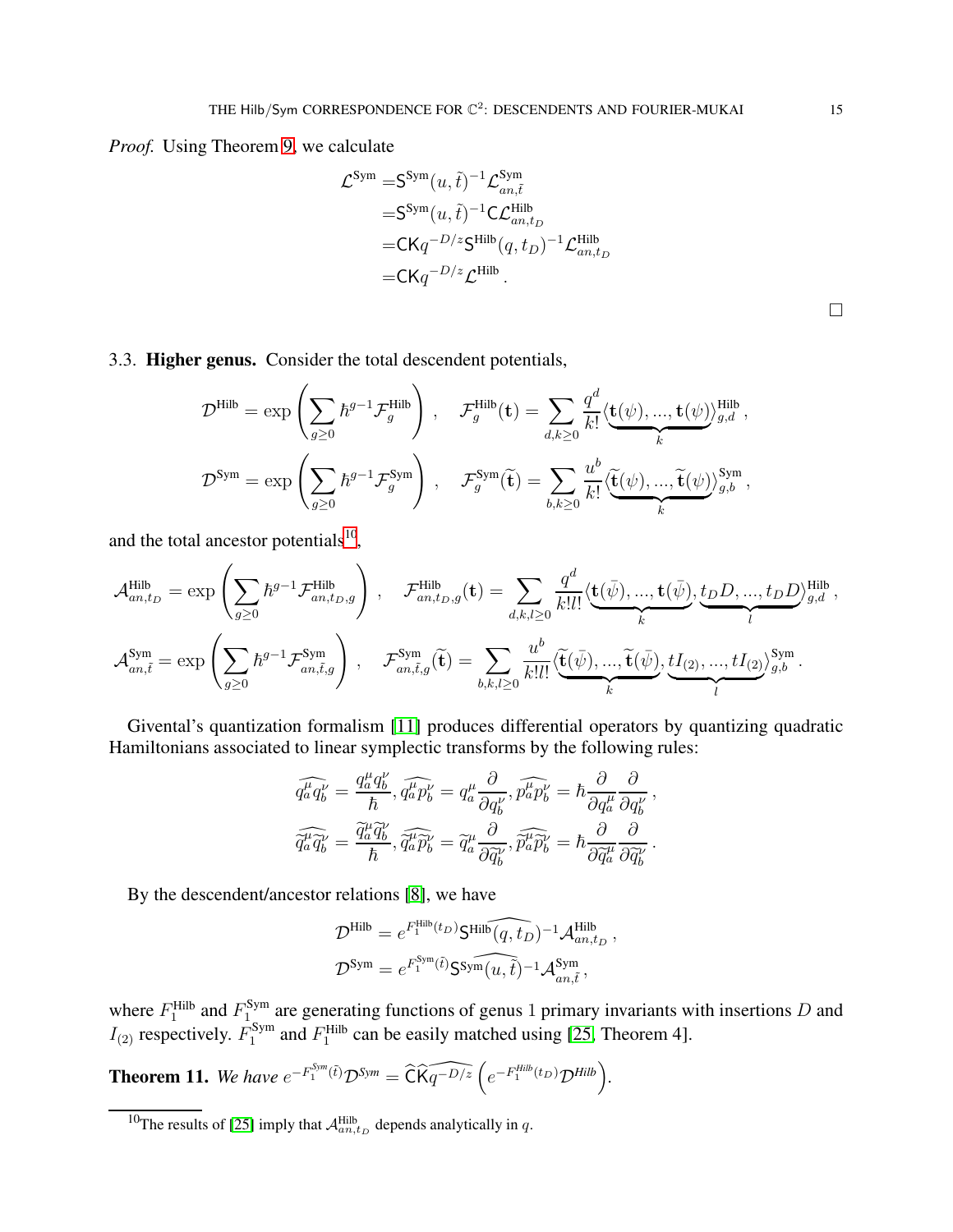*Proof.* By [\[25,](#page-24-4) Theorem 4], we have  $\widehat{\mathsf{C}} \mathcal{A}_{an,t_D}^{\mathsf{Hilb}} = \mathcal{A}_{an,\bar{t}}^{\mathsf{Sym}}$  $\lim_{an,\tilde{t}}$ . Using Theorem [9,](#page-11-2) we calculate

$$
\widehat{\mathsf{S}^{\mathrm{Sym}}(u,\tilde t)^{-1}\mathcal{A}^{\mathrm{Sym}}_{an,\tilde t}}=\widehat{\mathsf{C}}\mathsf{K} q^{-D/z}\widehat{\mathsf{S}^{\mathrm{Hilb}}(q,t_{D})^{-1}\mathcal{A}^{\mathrm{Hilb}}_{an,t_{D}}} \,.
$$

Therefore, we conclude

$$
e^{-F_1^{\text{Sym}}(\tilde{t})}\mathcal{D}^{\text{Sym}} = \widehat{\text{CSym}}(u,\tilde{t})^{-1}\mathcal{A}_{an,\tilde{t}}^{\text{Sym}} = \widehat{\text{CK}}\widehat{q^{-D/z}}\text{Stilb}(q,t_D)^{-1}\mathcal{A}_{an,t_D}^{\text{Hilb}} = \widehat{\text{CK}}\widehat{q^{-D/z}}\left(e^{-F_1^{\text{Hilb}}(t_D)}\mathcal{D}^{\text{Hilb}}\right).
$$

# 4. FOURIER-MUKAI TRANSFORMATION

### <span id="page-15-0"></span>4.1. Proof of Theorem [4.](#page-4-2) We first localize the top row of the diagram of Theorem [4:](#page-4-2)

$$
K_{\mathsf{T}}(\mathsf{Hilb}^n(\mathbb{C}^2))_{\mathrm{loc}} \xrightarrow{\mathbb{FM}} K_{\mathsf{T}}(\mathsf{Sym}^n(\mathbb{C}^2))_{\mathrm{loc}}
$$

$$
\Psi^{\mathrm{Hilb}} \downarrow \qquad \qquad \downarrow \qquad \qquad \downarrow \qquad \qquad \downarrow \qquad \downarrow \qquad \downarrow \qquad \downarrow \qquad \downarrow \qquad \downarrow \qquad \downarrow \qquad \downarrow \qquad \downarrow \qquad \downarrow \qquad \downarrow \qquad \downarrow \qquad \downarrow \qquad \downarrow \qquad \downarrow \qquad \downarrow \qquad \downarrow \qquad \downarrow \qquad \downarrow \qquad \downarrow \qquad \downarrow \qquad \downarrow \qquad \downarrow \qquad \downarrow \qquad \downarrow \qquad \downarrow \qquad \downarrow \qquad \downarrow \qquad \downarrow \qquad \downarrow \qquad \downarrow \qquad \downarrow \qquad \downarrow \qquad \downarrow \qquad \downarrow \qquad \downarrow \qquad \downarrow \qquad \downarrow \qquad \downarrow \qquad \downarrow \qquad \downarrow \qquad \downarrow \qquad \downarrow \qquad \downarrow \qquad \downarrow \qquad \downarrow \qquad \downarrow \qquad \downarrow \qquad \downarrow \qquad \downarrow \qquad \downarrow \qquad \downarrow \qquad \downarrow \qquad \downarrow \qquad \downarrow \qquad \downarrow \qquad \downarrow \qquad \downarrow \qquad \downarrow \qquad \downarrow \qquad \downarrow \qquad \downarrow \qquad \downarrow \qquad \downarrow \qquad \downarrow \qquad \downarrow \qquad \downarrow \qquad \downarrow \qquad \downarrow \qquad \downarrow \qquad \downarrow \qquad \downarrow \qquad \downarrow \qquad \downarrow \qquad \downarrow \qquad \downarrow \qquad \downarrow \qquad \downarrow \qquad \downarrow \qquad \downarrow \qquad \downarrow \qquad \downarrow \qquad \downarrow \qquad \downarrow \qquad \downarrow \qquad \downarrow \qquad \downarrow \qquad \downarrow \qquad \downarrow \qquad \downarrow \qquad \downarrow \qquad \downarrow \qquad \downarrow \qquad \downarrow \qquad \downarrow \qquad \downarrow \qquad \downarrow \qquad \downarrow \qquad \downarrow \qquad \downarrow \qquad \downarrow \qquad \downarrow \qquad \downarrow \qquad \downarrow \qquad \downarrow \qquad \downarrow \qquad \downarrow \qquad \downarrow
$$

Here, loc denotes tensoring by Frac $(R(T))$ , the field of fractions of the representation ring  $R(T)$  of the torus T. The maps  $\Psi^{\text{Hilb}}$  and  $\Psi^{\text{Sym}}$  are still well-defined since the T-equivariant Chern character of a representation is invertible. The commutation of the above diagram immediately implies the commutation of the diagram of Theorem [4.](#page-4-2)

Let  $k_{\lambda} \in K_{\mathsf{T}}(\mathsf{Hilb}^n(\mathbb{C}^2))$  be the skyscraper sheaf supported on the fixed point indexed by  $\lambda$ . The set  $\{k_{\lambda} | \lambda \in Part(n)\}$  is a basis of  $K_{\mathsf{T}}(Hilb^{n}(\mathbb{C}^2))_{\text{loc}}$  as a Frac $(R(\mathsf{T}))$ -vector space. The commutation of the localized diagram is then a consequence of the following equality: for all  $\lambda \in Part(n)$ ,

(4.1) 
$$
\operatorname{CK}\big|_{z\mapsto -z}\circ \Psi^{\text{Hilb}}(k_{\lambda})=\Psi^{\text{Sym}}\circ \mathbb{F}\mathbb{M}(k_{\lambda}).
$$

To prove [\(4.1\)](#page-15-1), we will match the two sides by explicit calculation.

### 4.2. Iritani's Gamma class. For a vector bundle V on a Deligne-Mumford stack  $\mathcal{X}$ ,

<span id="page-15-1"></span>
$$
\mathcal{V}\to\mathcal{X}\,,
$$

Iritani has defined a characteristic class called the *Gamma class*. Let

$$
I\mathcal{X}=\coprod_i \mathcal{X}_i
$$

be the decomposition of the inertia stack  $I\mathcal{X}$  into connected components. By pulling back  $\mathcal V$  to IX and restricting to  $\mathcal{X}_i$ , we obtain a vector bundle  $\mathcal{V}|_{\mathcal{X}_i}$  on  $\mathcal{X}_i$ . The stabilizer element  $g_i$  of  $\mathcal{X}_i$ associated to the component  $\mathcal{X}_i$  acts on  $\mathcal{V}_{\mathcal{X}_i}$ . The bundle  $\mathcal{V}|_{\mathcal{X}_i}$  decomposes under  $g_i$  into a direct sum of eigenbundles

$$
\mathcal{V}\big|_{\mathcal{X}_i} = \oplus_{0 \leq f < 1} \mathcal{V}_{i,f} \, ,
$$

 $\Box$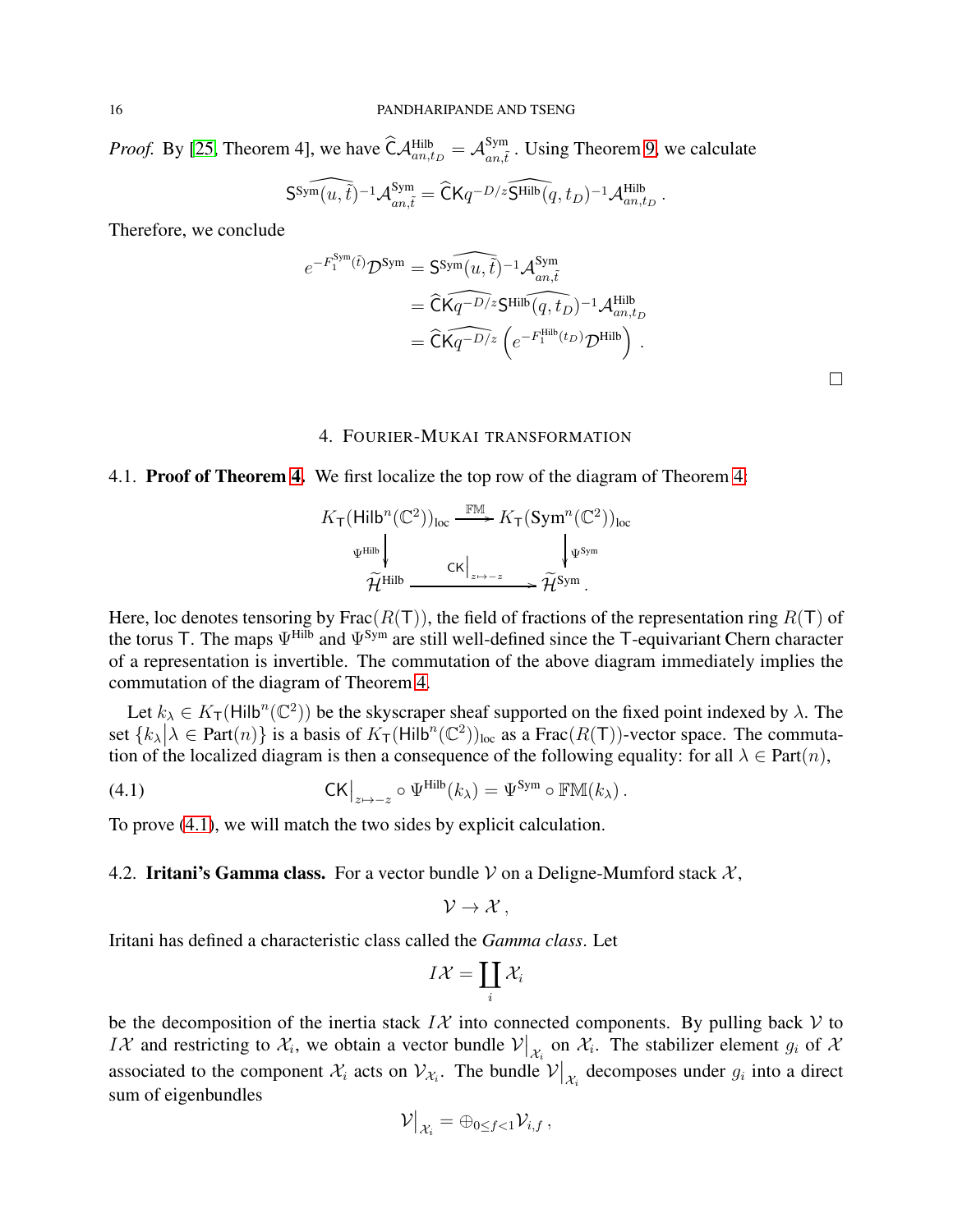where  $g_i$  acts on  $\mathcal{V}_{i,f}$  by multiplication by  $\exp(2\pi\sqrt{-1}f)$ . The orbifold Chern character of  $\mathcal V$  is defined to be

<span id="page-16-1"></span>(4.2) 
$$
\widetilde{\text{ch}}(\mathcal{V}) = \bigoplus_{i} \sum_{0 \le f < 1} \exp(2\pi\sqrt{-1}f) \operatorname{ch}(\mathcal{V}_{i,f}) \in H^*(I\mathcal{X}),
$$

where  $ch(-)$  is the usual Chern character.

For each i and f, let  $\delta_{i,f,j}$ , for  $1 \leq j \leq \text{rank } \mathcal{V}_{i,f}$ , be the Chern roots of  $\mathcal{V}_{i,f}$ . Iritani's Gamma class<sup>[11](#page-16-0)</sup> is defined to be

(4.3) 
$$
\Gamma(\mathcal{V}) = \bigoplus_i \prod_{0 \leq f < 1} \prod_{j=1}^{\text{rank } \mathcal{V}_{i,f}} \Gamma(1 - f + \delta_{i,f,j}).
$$

As usual,  $\Gamma_{\mathcal{X}} = \Gamma(T\mathcal{X})$ .

If the vector bundle  $\mathcal V$  is equivariant with respect to a T-action, the Chern character and Chern roots above should be replaced by their equivariant counterparts to define a T-equivariant Gamma class.

If  $X$  is a scheme, then the Gamma class simplifies considerably since there are no stabilizers. Directly from the definition, the restriction of  $\Gamma_{\text{Hilb}}$  to the fixed point indexed by  $\lambda$  is

$$
\Gamma_{\rm Hilb}\Big|_{\lambda}=\prod_{\mathsf{w}: \text{ tangent weights at }\lambda}\Gamma(\mathsf{w}+1)\,.
$$

Recall that the inertia stack  $ISym^n(\mathbb{C}^2)$  is a disjoint union indexed by conjugacy classes of  $S_n$ . For a partition  $\mu$  of n, the component  $I_{\mu} \subset I \text{Sym}^n(\mathbb{C}^2)$  indexed by the conjugacy class of cycle type  $\mu$  is the stack quotient

$$
\left[ \mathbb{C}^{2n}_{\sigma}/C(\sigma)\right],
$$

where  $\sigma \in S_n$  has cycle type  $\mu$ ,  $\mathbb{C}^{2n}_{\sigma} \subset \mathbb{C}^{2n}$  is the  $\sigma$ -invariant part, and  $C(\sigma) \subset S_n$  is the centralizer of σ.

<span id="page-16-2"></span>**Lemma 12.** *The restriction of*  $\Gamma_{\text{Sym}}$  *to the component*  $I_{\mu}$  *is given by* 

$$
\Gamma_{\text{Sym}}\Big|_{\mu} = (t_1t_2)^{\ell(\mu)} (2\pi)^{n-\ell(\mu)} \left(\prod_i \mu_i\right) \left(\prod_i \mu_i^{-\mu_i t_1} \mu_i^{-\mu_i t_2}\right) \left(\prod_i \Gamma(\mu_i t_1) \Gamma(\mu_i t_2)\right).
$$

*Proof.* Using the description of eigenspaces of  $T_{Sym^n(\mathbb{C}^2)}$  on the component of  $ISym^n(\mathbb{C}^2)$  indexed by  $\mu$  (see [\[25,](#page-24-4) Section 6.2]), we find that

$$
\Gamma_{\text{Sym}}\Big|_{\mu} = \prod_{i} \prod_{l=0}^{\mu_i - 1} \Gamma\left(1 - \frac{l}{\mu_i} + t_1\right) \Gamma\left(1 - \frac{l}{\mu_i} + t_2\right).
$$

Using the formula

$$
\prod_{k=0}^{m-1} \Gamma\left(z + \frac{k}{m}\right) = (2\pi)^{\frac{m-1}{2}} m^{\frac{1}{2} - mz} \Gamma(mz),
$$

<span id="page-16-0"></span><sup>&</sup>lt;sup>11</sup>The substitution of cohomology classes into Gamma function makes sense because the Gamma function  $\Gamma(1+x)$ has a power series expansion at  $x = 0$ .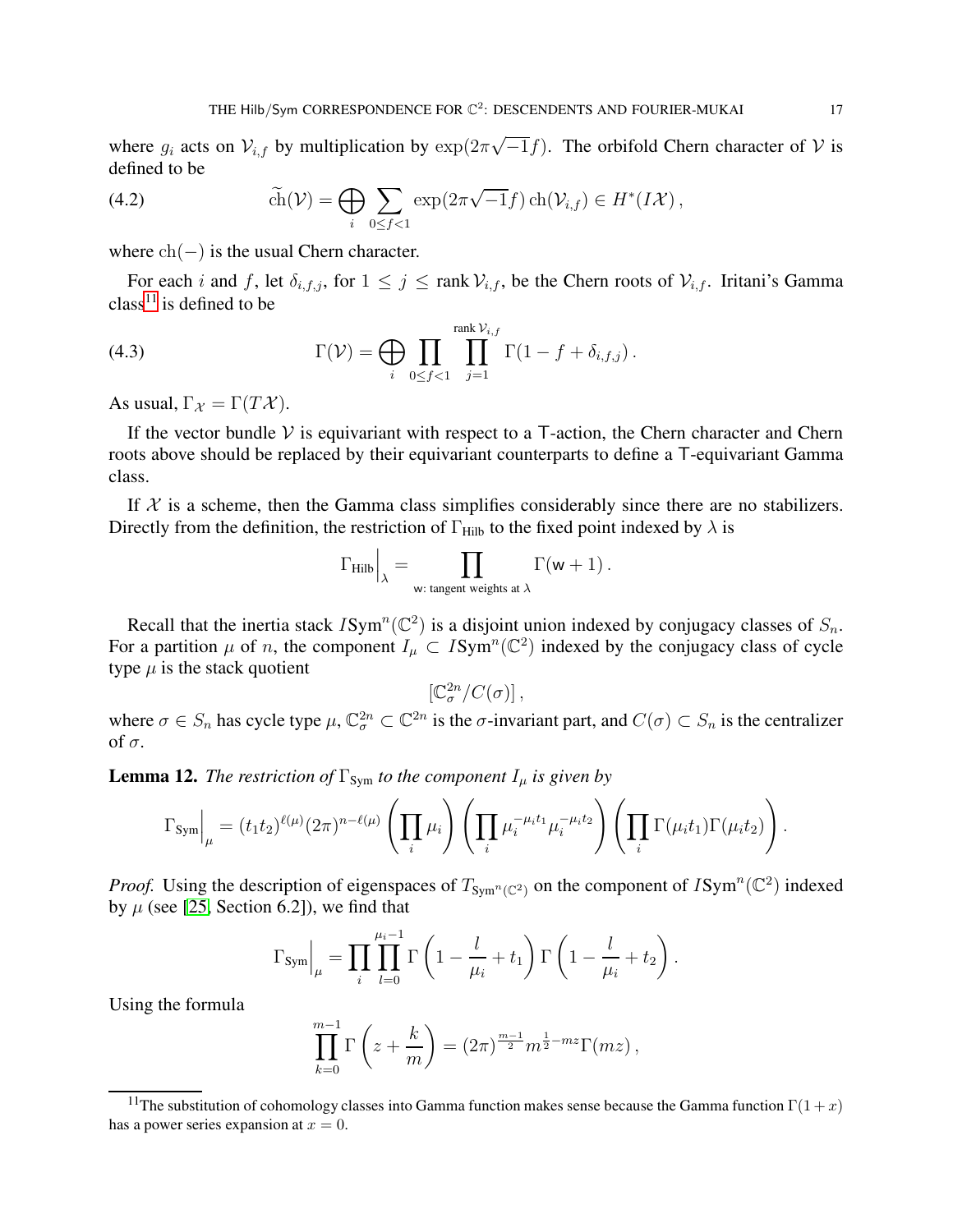we find

$$
\prod_{l=0}^{\mu_i-1} \Gamma\left(1 - \frac{l}{\mu_i} + t_1\right) = t_1 (2\pi)^{\frac{\mu_i-1}{2}} \mu_i^{\frac{1}{2} - \mu_i t_1} \Gamma(\mu_i t_1),
$$

and similarly for the other factor. Therefore,

$$
\Gamma_{\text{Sym}}\Big|_{\mu} = (t_1 t_2)^{\ell(\mu)} (2\pi)^{n-\ell(\mu)} \left(\prod_i \mu_i\right) \left(\prod_i \mu_i^{-\mu_i t_1} \mu_i^{-\mu_i t_2}\right) \left(\prod_i \Gamma(\mu_i t_1) \Gamma(\mu_i t_2)\right),
$$

.

which is the desired formula.  $\Box$ 

4.3. **Calculation of** CK  $\circ \Psi$ <sup>Hilb</sup>. Since  $k_{\lambda}$  is supported at the T-fixed point of Hilb<sup>n</sup>(C<sup>2</sup>) indexed by  $\lambda$ , the T-equivariant Chern character  $\text{ch}(k_\lambda)$  is also supported there. Using the Koszul resolution (or Grothendieck-Riemann-Roch), we calculate

(4.4) 
$$
\operatorname{ch}(k_{\lambda}) = J^{\lambda} \prod_{\mathsf{w}: \text{ tangent weights at } \lambda} \frac{1 - e^{-\mathsf{w}}}{\mathsf{w}}
$$

We have used the fact that the class of the T-fixed point of Hilb<sup>n</sup>( $\mathbb{C}^2$ ) indexed by  $\lambda$  corresponds to the factor

$$
\frac{J^\lambda}{\prod_w w}
$$

.

By the definition of  $deg_0^H$ , we have

$$
(2\pi\sqrt{-1})^{\frac{\deg^{\mathrm{Hilb}}_0}{2}}\mathrm{ch}(k_\lambda)=\frac{(2\pi\sqrt{-1})^{\frac{\deg^{\mathrm{Hilb}}_0}{2}}\mathrm{J}^\lambda}{\prod_\mathrm{w}\,2\pi\sqrt{-1}\mathrm{w}}\prod_{\mathrm{w: tangent weights at }\,\lambda}\left(1-e^{-2\pi\sqrt{-1}\mathrm{w}}\right).
$$

Write  $J^{\lambda} = \sum_{\epsilon} J_{\epsilon}^{\lambda}(t_1, t_2) | \epsilon \rangle$ . Since  $J_{\epsilon}^{\lambda}$  is  $(t_1 t_2)^{\ell(\epsilon)}$  times a homogeneous polynomial in  $t_1, t_2$  of degree  $n - \ell(\epsilon)$ , we have<sup>[12](#page-17-0)</sup>

$$
(2\pi\sqrt{-1})^{\frac{\deg_{0}^{\text{Hilb}}}{2}} J^{\lambda} = \sum_{\epsilon} (2\pi\sqrt{-1})^{\frac{\deg_{0}^{\text{Hilb}}}{2}} J_{\epsilon}^{\lambda}(t_{1}, t_{2})|\epsilon\rangle
$$
  

$$
= \sum_{\epsilon} J_{\epsilon}^{\lambda} (2\pi\sqrt{-1}t_{1}, 2\pi\sqrt{-1}t_{2}) (2\pi\sqrt{-1})^{n-\ell(\epsilon)}|\epsilon\rangle
$$
  

$$
= \sum_{\epsilon} J_{\epsilon}^{\lambda}(t_{1}, t_{2}) (2\pi\sqrt{-1})^{n+\ell(\epsilon)} (2\pi\sqrt{-1})^{n-\ell(\epsilon)}|\epsilon\rangle
$$
  

$$
= (2\pi\sqrt{-1})^{2n} \sum_{\epsilon} J_{\epsilon}^{\lambda}(t_{1}, t_{2})|\epsilon\rangle
$$
  

$$
= (2\pi\sqrt{-1})^{2n} J^{\lambda}.
$$

After putting the above formulas together, we obtain

$$
\Gamma_{\rm Hilb} \cup (2\pi\sqrt{-1})^{\frac{\deg_0^{\rm Hilb}}{2}} \mathrm{ch}(k_\lambda) = \frac{(2\pi\sqrt{-1})^{2n} \mathrm{J}^\lambda}{\prod_{\mathsf{w}} 2\pi\sqrt{-1} \mathrm{w}} \prod_{\mathsf{w}: \text{ tangent weights at }\lambda} \Gamma(\mathsf{w}+1)(1-e^{-2\pi\sqrt{-1}\mathsf{w}})\,.
$$

<span id="page-17-0"></span><sup>&</sup>lt;sup>12</sup>The calculation also follows from the fact that  $J^{\lambda}$  is the class a T-fixed point (of real degree 4*n*).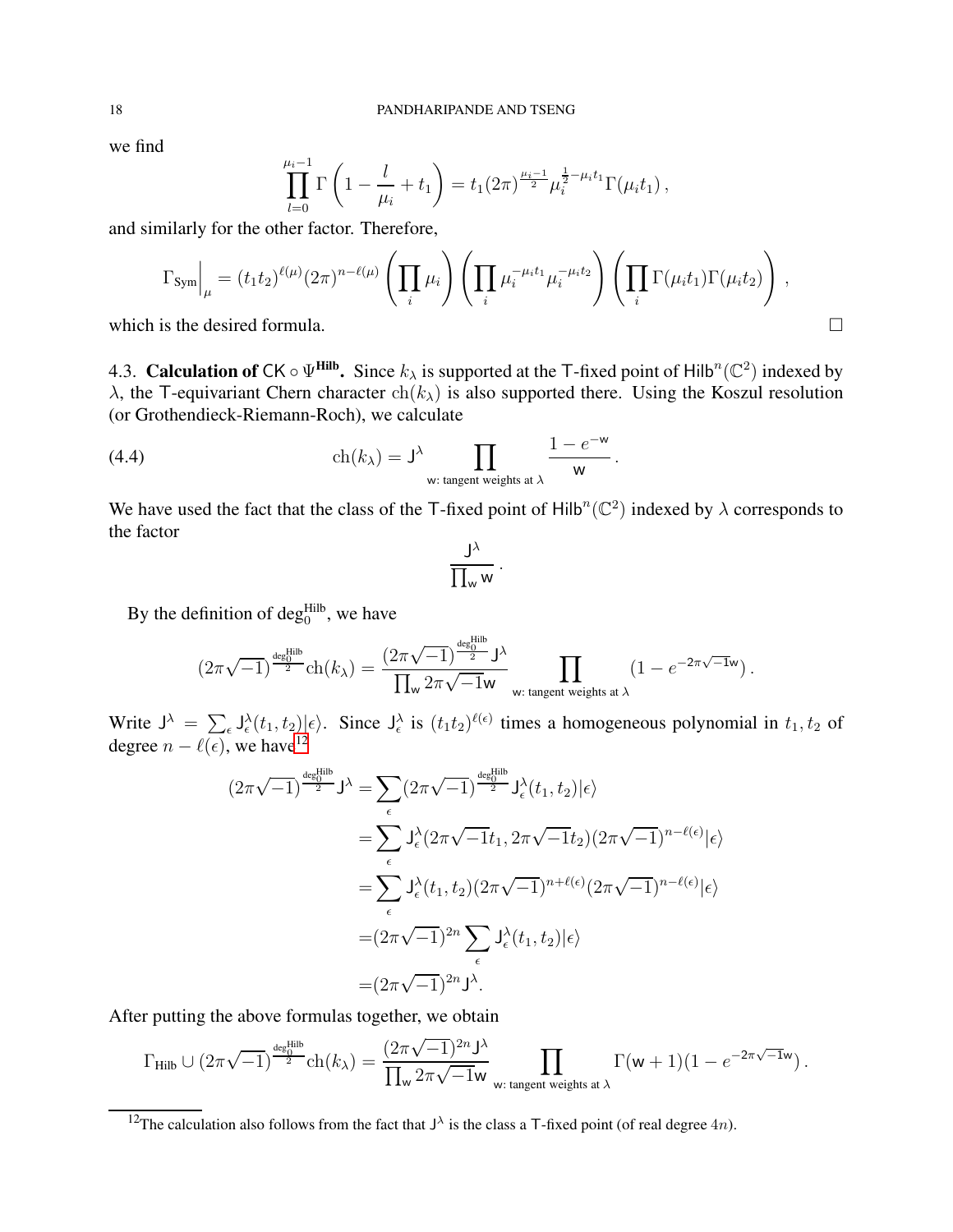Recall the following identity for the Gamma function:

(4.5) 
$$
\Gamma(1+t)\Gamma(1-t) = \frac{2\pi\sqrt{-1}t}{e^{\pi\sqrt{-1}t} - e^{-\pi\sqrt{-1}t}}.
$$

We have

<span id="page-18-0"></span>
$$
\Gamma(\mathsf{w}+1)(1 - e^{-2\pi\sqrt{-1}\mathsf{w}}) = \Gamma(\mathsf{w}+1)(e^{\pi\sqrt{-1}\mathsf{w}} - e^{-\pi\sqrt{-1}\mathsf{w}})(e^{-\pi\sqrt{-1}\mathsf{w}})
$$

$$
= \frac{2\pi\sqrt{-1}\mathsf{w}}{\Gamma(1-\mathsf{w})}(e^{-\pi\sqrt{-1}\mathsf{w}}).
$$

Hence

$$
\Gamma_{\rm {Hilb}}\cup (2\pi\sqrt{-1})^{\frac{{\rm deg}^{\rm {Hilb}}_0}{2}}\mathrm{ch}(k_{\lambda})=((2\pi\sqrt{-1})^{2n}\mathsf{J}^{\lambda})\prod_{\mathsf{w}: \text{ tangent weights at }\lambda}\frac{1}{\Gamma(1-\mathsf{w})}e^{-\pi\sqrt{-1}\mathsf{w}}\,.
$$

Since the operator  $z^{\rho^{Hilb}}$  is the operator of multiplication by  $z^{c_1^T(Hilb^n(\mathbb{C}^2))}$ , we have

$$
z^{\rho^{\text{Hilb}}}\left(\Gamma_{\text{Hilb}}\cup(2\pi\sqrt{-1})^{\frac{\text{deg}^{\text{Hilb}}_{0}}{2}}\text{ch}(k_{\lambda})\right)
$$
  
=  $z^{n(t_{1}+t_{2})}((2\pi\sqrt{-1})^{2n}J^{\lambda})\prod_{\text{w: tangent weights at }\lambda}\frac{1}{\Gamma(1-\text{w})}e^{-\pi\sqrt{-1}\text{w}}$   
=  $z^{n(t_{1}+t_{2})}e^{-\pi\sqrt{-1}n(t_{1}+t_{2})}((2\pi\sqrt{-1})^{2n}J^{\lambda})\prod_{\text{w: tangent weights at }\lambda}\frac{1}{\Gamma(1-\text{w})},$ 

where we use

$$
c_1^{\mathsf{T}}(\mathsf{Hilb}^n(\mathbb{C}^2))\Big|_{\lambda} = \sum_{\mathsf{w}: \text{ tangent weights at }\lambda} \mathsf{w} = n(t_1 + t_2) \, .
$$

By the definition of  $\mu^{\text{Hilb}}$ , we have

$$
z^{-\mu^{\rm Hilb}}(\phi) = z^n z^{-\text{deg}^{\rm Hilb}_0/2}(\phi) = z^n(\frac{\phi}{z^{k/2}})
$$

for  $\phi \in H^k_\mathsf{T}(\mathsf{Hilb}^n(\mathbb{C}^2), \mathbb{C})$ , we have

$$
\begin{split} z^{-\mu^{\rm Hilb}} z^{\rho^{\rm Hilb}} & \left(\Gamma_{\rm Hilb}\cup (2\pi\sqrt{-1})^{\frac{\deg_0^{\rm Hilb}}{2}}{\rm ch}(k_{\lambda})\right) \\ & = z^n z^{n(t_1+t_2)/z} e^{-\pi\sqrt{-1}n(t_1+t_2)/z} \left(\frac{2\pi\sqrt{-1}}{z}\right)^{2n} {\bf J}^{\lambda} \prod_{\rm w: \text{ tangent weights at }\lambda} \frac{1}{\Gamma(1-{\bf w}/z)} \end{split}
$$

.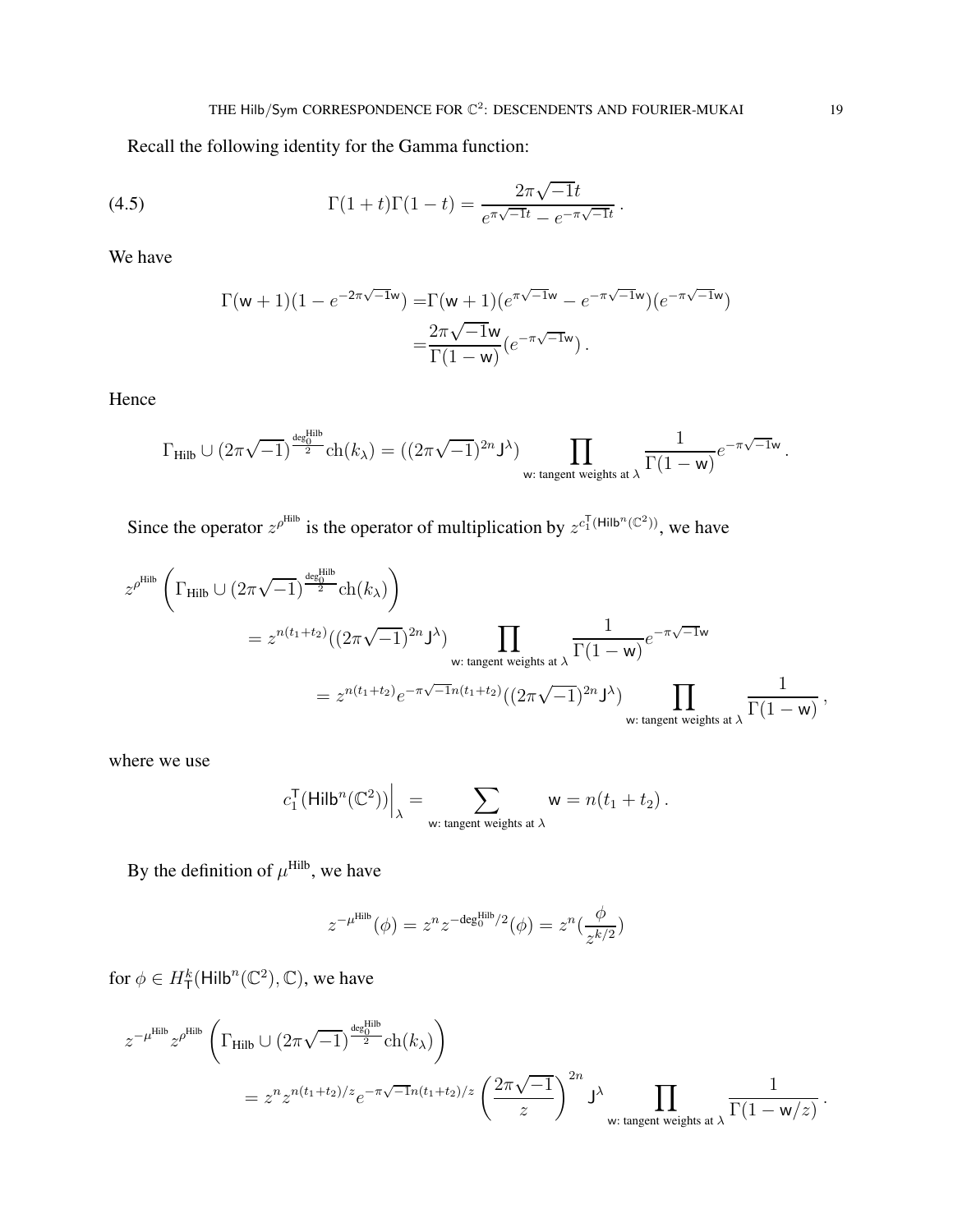Here, the operator  $z^{-\text{deg}_0^{\text{Hilb}}/2}$  acts on  $z^{n(t_1+t_2)}$  as follows:

$$
z^{-\deg_0^{\text{Hilb}}/2}(z^{n(t_1+t_2)}) = z^{-\deg_0^{\text{Hilb}}/2}(e^{n(t_1+t_2)\log z})
$$
  
\n
$$
= z^{-\deg_0^{\text{Hilb}}/2}\left(\sum_{k\geq 0} \frac{(n(t_1+t_2)\log z)^k}{k!}\right)
$$
  
\n
$$
= \sum_{k\geq 0} \frac{(n\log z)^k z^{-\deg_0^{\text{Hilb}}/2}((t_1+t_2)^k)}{k!}
$$
  
\n
$$
= \sum_{k\geq 0} \frac{(n\log z)^k((t_1+t_2)^k/z^k)}{k!}
$$
  
\n
$$
= \sum_{k\geq 0} \frac{(n\log z((t_1+t_2)/z))^k}{k!}
$$
  
\n
$$
= z^{n(t_1+t_2)/z}.
$$

The actions of  $z^{-\deg_0^{\text{Hilb}}/2}$  on  $e^{-\pi\sqrt{-1}n(t_1+t_2)}$  and  $\Gamma(1+w)$  are similarly determined.

By Equation [\(2.16\)](#page-12-1), we have

$$
\mathsf{K}\big|_{z\mapsto -z}(\mathsf{J}^\lambda) = \frac{(-z)^{|\lambda|}}{(2\pi\sqrt{-1})^{|\lambda|}}\left(\prod_{\mathsf{w}: \text{ tangent weights at }\lambda} \Gamma(-\mathsf{w}/z+1)\right)\Theta'\mathbf{\Gamma}_{-z}\mathsf{H}^\lambda_{-z}\,,
$$

where we define  $\Theta'|\mu\rangle = (-z)^{\ell(\mu)}|\mu\rangle$ . Hence,

$$
K\Big|_{z \mapsto -z} \left( z^{-\mu^{\text{Hilb}}} z^{\rho^{\text{Hilb}}} \left( \Gamma_{\text{Hilb}} \cup (2\pi \sqrt{-1}) \frac{\det_{2}^{\text{Hilb}}}{2} \text{ch}(k_{\lambda}) \right) \right)
$$
  
\n
$$
= z^{n} z^{n(t_{1}+t_{2})/z} e^{-\pi \sqrt{-1}n(t_{1}+t_{2})/z} \left( \frac{2\pi \sqrt{-1}}{z} \right)^{2n} K\Big|_{z \mapsto -z} (\mathsf{J}^{\lambda}) \prod_{\text{w: tangent weights at } \lambda} \frac{1}{\Gamma(1 - \mathsf{w}/z)}
$$
  
\n
$$
= z^{n} z^{n(t_{1}+t_{2})/z} e^{-\pi \sqrt{-1}n(t_{1}+t_{2})/z} \left( \frac{2\pi \sqrt{-1}}{z} \right)^{2n} \frac{(-z)^{|\lambda|}}{(2\pi \sqrt{-1})^{|\lambda|}} \Theta' \Gamma_{-z} H^{\lambda}_{-z} \prod_{\text{w: tangent weights at } \lambda} \frac{\Gamma(-\mathsf{w}/z + 1)}{\Gamma(1 - \mathsf{w}/z)}
$$
  
\n
$$
= (-1)^{n} z^{n} z^{n(t_{1}+t_{2})/z} e^{-\pi \sqrt{-1}n(t_{1}+t_{2})/z} \left( \frac{2\pi \sqrt{-1}}{z} \right)^{n} \Theta' \Gamma_{-z} H^{\lambda}_{-z}.
$$

By the definition of  $\Gamma_{-z}$ , we have

$$
\Gamma_{-z}|\mu\rangle = \frac{(2\pi\sqrt{-1})^{\ell(\mu)}}{\prod_i \mu_i} \prod_i \frac{\mu_i^{-\mu_i t_1/z} \mu_i^{-\mu_i t_2/z}}{\Gamma(-\mu_i t_1/z)\Gamma(-\mu_i t_2/z)} |\mu\rangle.
$$

Also,  $C|\mu\rangle = |\tilde{\mu}\rangle$ , we thus obtain

(4.6) 
$$
\mathrm{CK}\big|_{z\mapsto-z}\left(z^{-\mu^{\mathrm{Hilb}}}z^{\rho^{\mathrm{Hilb}}}\left(\Gamma_{\mathrm{Hilb}}\cup(2\pi\sqrt{-1})^{\frac{\deg_0^{\mathrm{Hilb}}}{2}}\mathrm{ch}(k_{\lambda})\right)\right)=\Delta^{\mathrm{Hilb}}(\mathrm{H}^{\lambda}_{-z})\,,
$$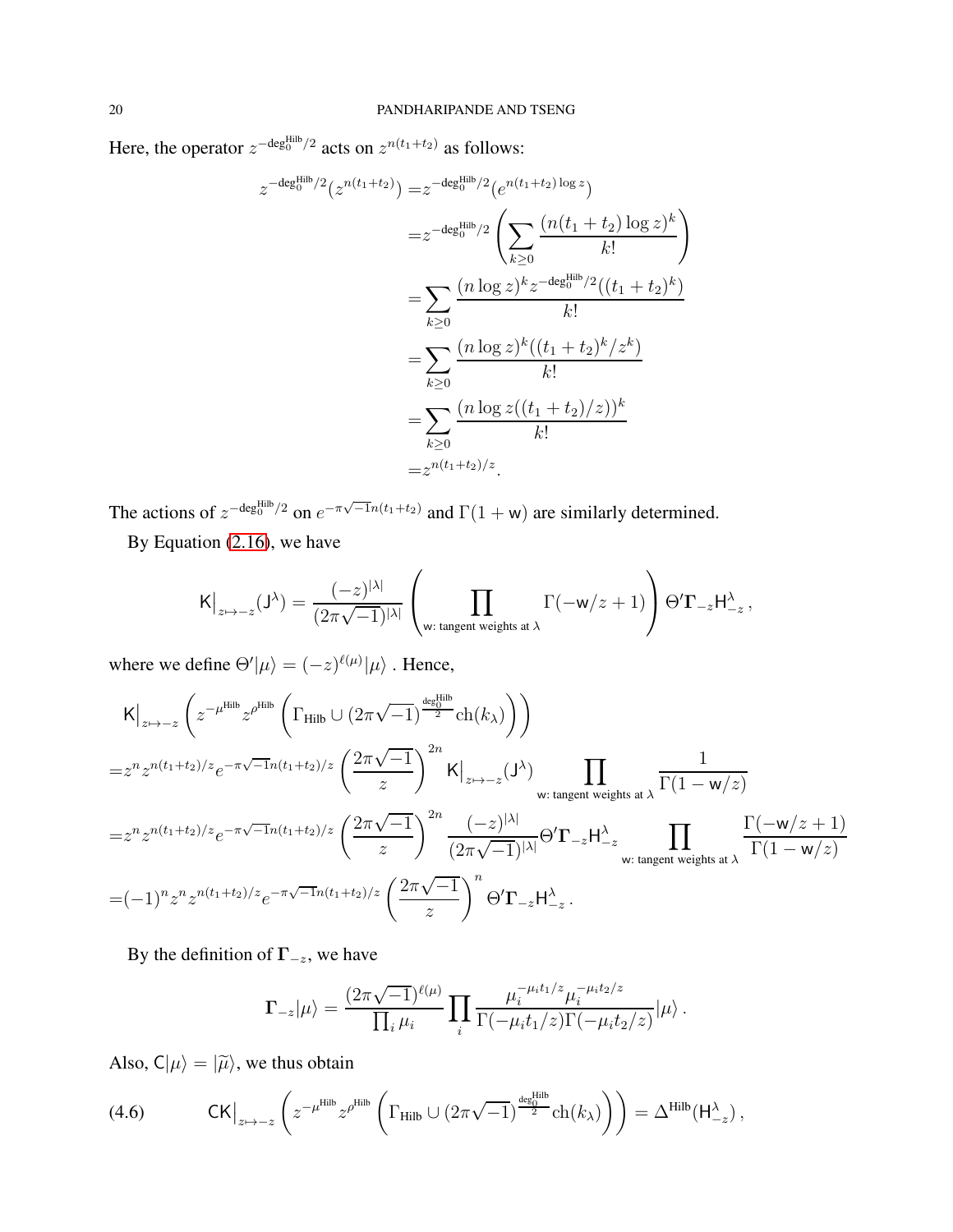where  $\Delta^{\text{Hilb}}$  :  $\mathcal{F} \rightarrow \widetilde{\mathcal{F}}$  is the operator defined as follows:

<span id="page-20-1"></span>
$$
\Delta^{\text{Hilb}}|\mu\rangle
$$
\n
$$
(4.7) = (-1)^n z^n z^{n(t_1+t_2)/z} e^{-\pi \sqrt{-1}n(t_1+t_2)/z} \left(\frac{2\pi \sqrt{-1}}{z}\right)^n (-z)^{\ell(\mu)} \frac{(2\pi \sqrt{-1})^{\ell(\mu)}}{\prod_i \mu_i} \prod_i \frac{\mu_i^{-\mu_i t_1/z} \mu_i^{-\mu_i t_2/z}}{\Gamma(-\mu_i t_1/z) \Gamma(-\mu_i t_2/z)} |\tilde{\mu}\rangle
$$
\n
$$
=(-1)^{n+\ell(\mu)} z^{n(t_1+t_2)/z} e^{-\pi \sqrt{-1}n(t_1+t_2)/z} (2\pi \sqrt{-1})^{n+\ell(\mu)} z^{\ell(\mu)} \frac{1}{\prod_i \mu_i} \prod_i \frac{\mu_i^{-\mu_i t_1/z} \mu_i^{-\mu_i t_2/z}}{\Gamma(-\mu_i t_1/z) \Gamma(-\mu_i t_2/z)} |\tilde{\mu}\rangle.
$$

4.4. **Haiman's result.** The homomorphism FM has been calculated by Haiman [\[12,](#page-24-6) [13\]](#page-24-7). Denote by F the operator of taking Frobenius series of bigraded  $S_n$ -modules, as defined in [\[12,](#page-24-6) Definition 3.2.3]. Note that T-equivariant sheaves on

$$
\operatorname{Sym}^n(\mathbb{C}^2) = [(\mathbb{C}^2)^n/S_n]
$$

are  $T \times S_n$ -equivariant sheaves on  $\mathbb{C}^2$ , and hence can be identified with bigraded  $S_n$ -equivariant  $\mathbb{C}[\mathbf{x}, \mathbf{y}]$ -modules<sup>[13](#page-20-0)</sup>. Therefore, the composition

$$
\Phi=F\circ \mathbb{FM}
$$

makes sense and takes values in a certain algebra of symmetric functions, see [\[12,](#page-24-6) Proposition 5.4.6]. For the analysis of the diagram of Theorem [4,](#page-4-2) we will need the following result of Haiman.

**Theorem 13** ([\[12\]](#page-24-6), Equation (95)). Let  $k_{\lambda} \in K_{\mathsf{T}}(\mathsf{Hilb}^n(\mathbb{C}^2))$  be the skyscraper sheaf supported on *the* T*-fixed point indexed by* λ*. Then*

$$
\Phi(k_{\lambda}) = H_{\lambda}(z;q,t) .
$$

The Macdonald polynomial  $\widetilde{H}_{\lambda}(z; q, t)$  is a symmetric function in an infinite set of variables

$$
z = \{z_1, z_2, z_3, \ldots\}
$$

and depends on two parameters q, t. As explained in [\[25,](#page-24-4) Section 9.1],  $H_{\lambda}(z; q, t)$  of [\[12\]](#page-24-6) is the same as  $H^{\lambda}$  after the following identification: the parameters  $(q, t)$  and  $(t_1, t_2)$  are related by

$$
(q,t) = (e^{2\pi\sqrt{-1}t_1}, e^{2\pi\sqrt{-1}t_2}).
$$

Symmetric functions in z are viewed as elements of  $\tilde{\mathcal{F}}$  via the following convention. For a partition  $\mu$ , the power-sum symmetric function

$$
p_{\mu} = \prod_k \big( \sum_{i \geq 1} z_i^{\mu_k} \big)
$$

is identified with  $\mathfrak{z}(\mu)|\mu\rangle$ .

To make use of Haiman's result, we must compare the operator  $F$  taking Frobenius series with the orbifold Chern character ch. Let  $V^{\lambda}$  be the irreducible  $S_n$ -representation indexed by  $\lambda \in Part(n)$ . We construct the bigraded  $S_n$ -equivariant  $\mathbb{C}[\mathbf{x}, \mathbf{y}]$ -module  $V^{\lambda} \otimes \mathbb{C}[\mathbf{x}, \mathbf{y}]$ , which is equivalent to a T-equivariant sheaf  $\mathcal{V}^{\lambda}$  on Sym<sup>n</sup>( $\mathbb{C}^2$ ). Define the operator  $\delta : \widetilde{\mathcal{F}} \to \widetilde{\mathcal{F}}$  by

$$
\delta|\mu\rangle = \prod_i (1 - q^{\mu_i})(1 - t^{\mu_i})|\mu\rangle.
$$

<span id="page-20-0"></span><sup>&</sup>lt;sup>13</sup>Here,  $\mathbf{x} = \{x_1, ..., x_n\}$  and  $\mathbf{y} = \{y_1, ..., y_n\}$ .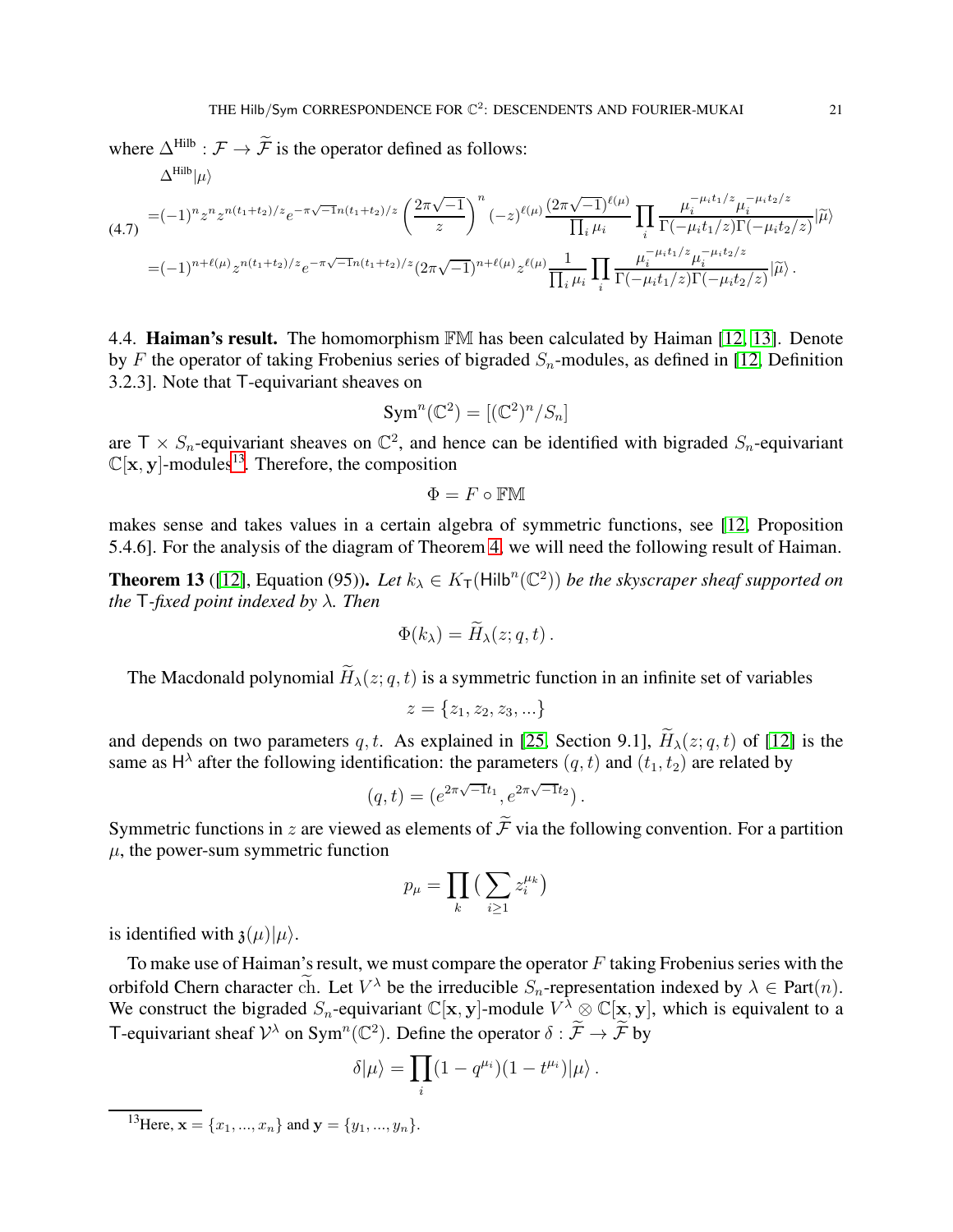By [\[12,](#page-24-6) Section 5.4.3], we have

$$
F_{V^{\lambda} \otimes \mathbb{C}[\mathbf{x}, \mathbf{y}]} = s_{\lambda} \left[ \frac{Z}{(1-q)(1-t)} \right],
$$

where  $s_{\lambda}$  is the Schur function. Using the definition of plethystic substitution  $Z \mapsto Z/(1-q)(1-t)$ , see [\[12,](#page-24-6) Section 3.3], we obtain

$$
\delta(F_{V^{\lambda}\otimes\mathbb{C}[\mathbf{x},\mathbf{y}]})=s_{\lambda}.
$$

On the other hand, by the definition of orbifold Chern character<sup>[14](#page-21-0)</sup> recalled in Equation [\(4.2\)](#page-16-1), we have

$$
\widetilde{\text{ch}}(\mathcal{V}^\lambda)=s_\lambda.
$$

Since  $K_T(\text{Sym}^n(\mathbb{C}^2))$  is freely spanned as a  $R(T)$ -module by  $V^{\lambda} \otimes \mathbb{C}[\mathbf{x}, \mathbf{y}]$ , we find

$$
\delta \circ F = \tilde{\mathrm{ch}} \,,
$$

after identifying<sup>[15](#page-21-1)</sup>  $q = e^{-t_1}$ ,  $t = e^{-t_2}$ . Therefore,

$$
\widetilde{ch}(\mathbb{F}M(k_{\lambda})) = \delta(F(\mathbb{F}M(k_{\lambda})))
$$

$$
= \delta(\Phi(k_{\lambda}))
$$

$$
= \delta(\widetilde{H}_{\lambda}), \quad q = e^{-t_1}, \quad t = e^{-t_2}
$$

.

# 4.5. Calculation of  $\Psi^{\text{Sym}} \circ \mathbb{F}M$ . We have

$$
(2\pi\sqrt{-1})^{\frac{\deg_0^{\text{Sym}}}{2}} \widetilde{\text{ch}}(\mathbb{F}\mathbb{M}(k_\lambda)) = \delta(\widetilde{H}_\lambda), \quad q = e^{-2\pi\sqrt{-1}t_1}, \quad t = e^{-2\pi\sqrt{-1}t_2}.
$$

We have used the definition of deg<sub>0</sub><sup>Sym</sup> and the fact that  $|\mu\rangle \in \tilde{\mathcal{F}}$  as a class in  $H^*_{\mathsf{T}}(I\text{Sym}^n(\mathbb{C}^2))$  has degree 0.

By Lemma [12,](#page-16-2) we have

$$
\Gamma_{\text{Sym}} \cup (2\pi\sqrt{-1})^{\frac{\deg_0^{\text{sym}}}{2}} \widetilde{\text{ch}}(\mathbb{F}\mathbb{M}(k_\lambda)) = \delta_2(\widetilde{H}_\lambda), \quad q = e^{-2\pi\sqrt{-1}t_1}, \quad t = e^{-2\pi\sqrt{-1}t_2},
$$

where  $\delta_2 : \widetilde{\mathcal{F}} \to \widetilde{\mathcal{F}}$  is defined by

$$
\delta_2|\mu\rangle = (t_1t_2)^{\ell(\mu)} (2\pi)^{n-\ell(\mu)} \left(\prod_i \mu_i\right) \left(\prod_i \mu_i^{-\mu_i t_1} \mu_i^{-\mu_i t_2}\right) \times \left(\prod_i \Gamma(\mu_i t_1) \Gamma(\mu_i t_2)\right) \left(\prod_i (1 - e^{-2\pi\sqrt{-1}\mu_i t_1})(1 - e^{-2\pi\sqrt{-1}\mu_i t_2})\right)|\mu\rangle.
$$

Since  $c_1^{\mathsf{T}}$  $\left.\frac{1}{1}(\text{Sym}^n(\mathbb{C}^2))\right|_{\mu} = n(t_1+t_2)$ , we have

$$
z^{\rho^{\text{Sym}}}\left(\Gamma_{\text{Sym}}\cup(2\pi\sqrt{-1})^{\frac{\deg_0^{\text{Sym}}}{2}}\widetilde{\text{ch}}(\mathbb{F}\mathbb{M}(k_{\lambda}))\right)=z^{n(t_1+t_2)}\delta_2(\widetilde{H}_{\lambda}), \quad q=e^{-2\pi\sqrt{-1}t_1}, \ t=e^{-2\pi\sqrt{-1}t_2}.
$$

<sup>&</sup>lt;sup>14</sup>The natural basis of  $H^*_{\mathsf{T}}(I\text{Sym}^n(\mathbb{C}^2))$  is identified with  $\{|\mu\rangle \big| \mu \in \text{Part}(n)\} \subset \widetilde{\mathcal{F}}$ .

<span id="page-21-1"></span><span id="page-21-0"></span><sup>&</sup>lt;sup>15</sup>The choice of  $\mathsf{T} = (\mathbb{C}^*)^2$ -action on  $\mathbb{C}^2$  in [\[12,](#page-24-6) Section 5.1.1] is dual to ours.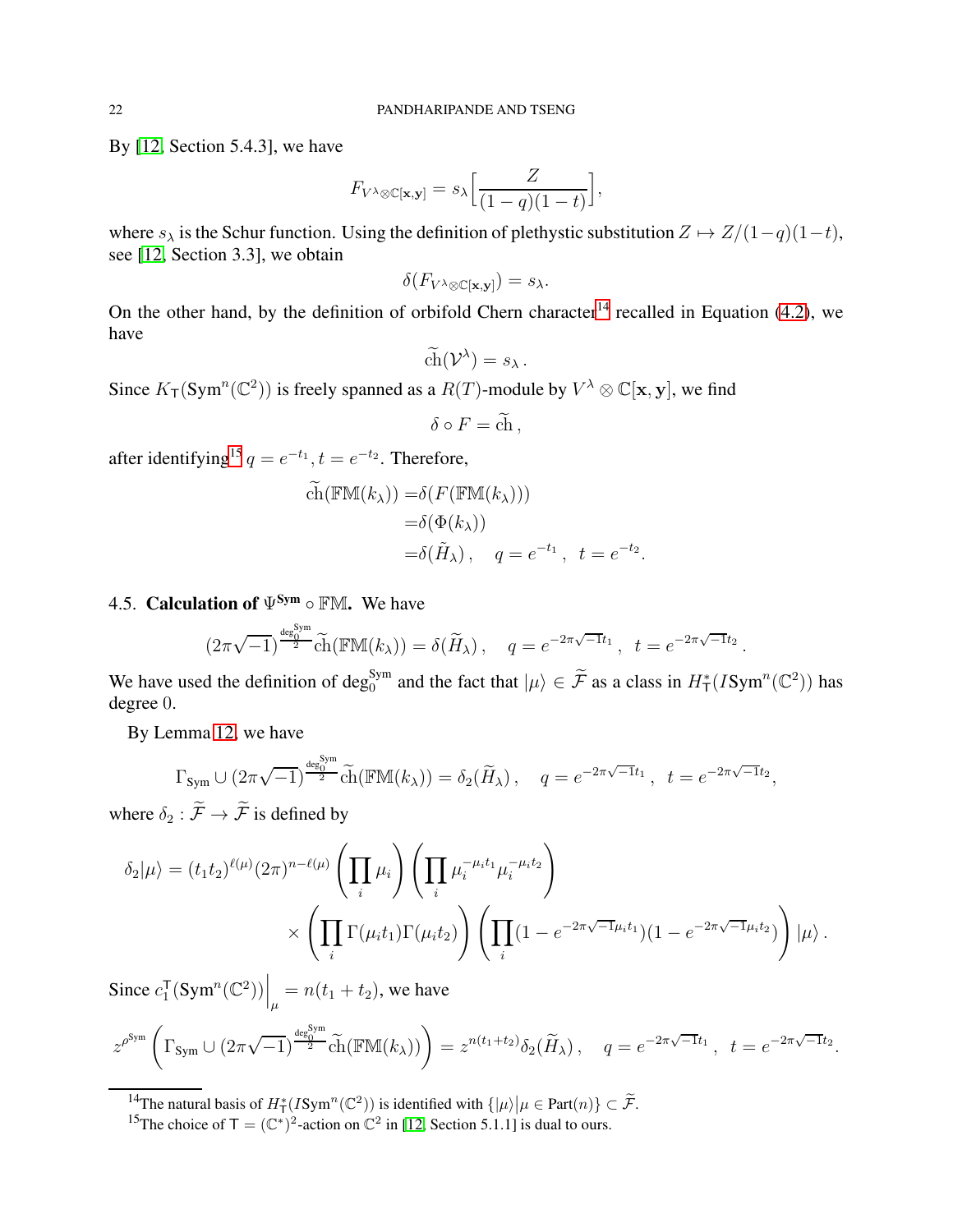Next, we write

$$
z^{-\mu^{\text{Sym}}} z^{\rho^{\text{Sym}}} \left( \Gamma_{\text{Sym}} \cup (2\pi \sqrt{-1})^{\frac{\text{deg}_{0}^{\text{Sym}}}{2}} \widetilde{\text{ch}}(\mathbb{F} \mathbb{M}(k_{\lambda})) \right) = \delta_{3}(\mathsf{H}_{-z}^{\lambda}),
$$

where  $\delta_3 : \widetilde{\mathcal{F}} \rightarrow \widetilde{\mathcal{F}}$  is defined by

$$
\delta_3|\mu\rangle = z^n z^{n(t_1+t_2)/z} (t_1t_2/z^2)^{\ell(\mu)} (2\pi)^{n-\ell(\mu)} \left(\prod_i \mu_i\right) \left(\prod_i \mu_i^{-\mu_i t_1/z} \mu_i^{-\mu_i t_2/z}\right) \times \left(\prod_i \Gamma(\mu_i t_1/z) \Gamma(\mu_i t_2/z)\right) \left(\prod_i (1-e^{-2\pi\sqrt{-1}\mu_i t_1/z})(1-e^{-2\pi\sqrt{-1}\mu_i t_2/z})\right) z^{-(n-\ell(\mu))}|\mu\rangle.
$$

We have used the definition of  $\mu^{\text{Sym}}$  and the fact that  $|\mu\rangle \in \tilde{\mathcal{F}}$  as a class in  $H^*_{\mathsf{T}}(I\text{Sym}^n(\mathbb{C}^2))$  has age-shifted degree  $2(n - \ell(\mu))$ . We have also used

$$
z^{\deg_{\mathrm{CR}}/2}\big(\widetilde{H}_{\lambda}\big|_{q=e^{-2\pi\sqrt{-1}t_1},\;t=e^{-2\pi\sqrt{-1}t_2}}\big)=\widetilde{H}_{\lambda}\big|_{q=e^{-2\pi\sqrt{-1}t_1/z},\;t=e^{-2\pi\sqrt{-1}t_2/z}}\;,
$$

which is equal to  $H^{\lambda}_{-z}$ .

By  $(4.5)$ , we have

$$
\Gamma(t)\Gamma(-t) = \frac{\Gamma(1+t)}{t} \frac{\Gamma(1-t)}{-t}
$$

$$
= \frac{1}{-t} \frac{2\pi\sqrt{-1}}{e^{\pi\sqrt{-1}t} - e^{-\pi\sqrt{-1}t}}
$$

$$
= \frac{2\pi\sqrt{-1}}{-t} \frac{1}{(1 - e^{-2\pi\sqrt{-1}t})e^{\pi\sqrt{-1}t}}.
$$

Hence

$$
\Gamma(t)(1 - e^{-2\pi\sqrt{-1}t}) = (-1)e^{-\pi\sqrt{-1}t}2\pi\sqrt{-1}\frac{1}{t}\frac{1}{\Gamma(-t)}.
$$

We then obtain

$$
\left(\prod_{i} \Gamma(\mu_{i}t_{1}/z)\Gamma(\mu_{i}t_{2}/z)\right)\left(\prod_{i} (1-e^{-2\pi\sqrt{-1}\mu_{i}t_{1}/z})(1-e^{-2\pi\sqrt{-1}\mu_{i}t_{2}/z})\right)
$$
  
= $(-1)^{2\ell(\mu)}e^{-\pi\sqrt{-1}n(t_{1}+t_{2})/z}(2\pi\sqrt{-1})^{2\ell(\mu)}\left(\prod_{i} \frac{z}{\mu_{i}t_{1}} \frac{z}{\mu_{i}t_{2}}\right)\left(\prod_{i} \frac{1}{\Gamma(-\mu_{i}t_{1}/z)\Gamma(-\mu_{i}t_{2}/z)}\right)$   
= $(-1)^{2\ell(\mu)}e^{-\pi\sqrt{-1}n(t_{1}+t_{2})/z}(2\pi\sqrt{-1})^{2\ell(\mu)}\left(\frac{z^{2}}{t_{1}t_{2}}\right)^{\ell(\mu)}\left(\prod_{i} \frac{1}{\mu_{i}}\right)^{2}\left(\prod_{i} \frac{1}{\Gamma(-\mu_{i}t_{1}/z)\Gamma(-\mu_{i}t_{2}/z)}\right).$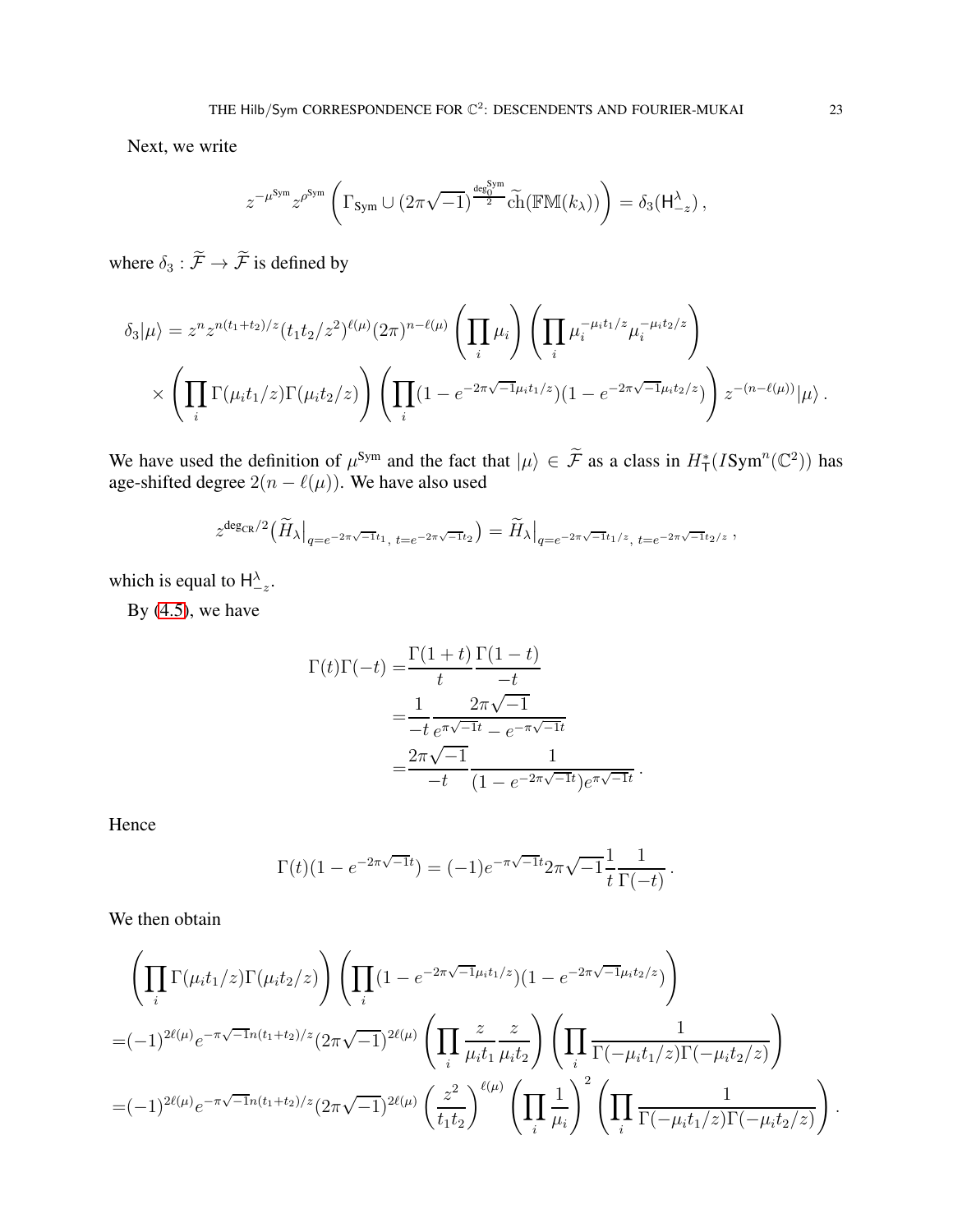Therefore, we can write  $\delta_3|\mu\rangle$  as

$$
z^{n} z^{n(t_{1}+t_{2})/z} (t_{1}t_{2}/z^{2})^{\ell(\mu)} (2\pi)^{n-\ell(\mu)} \left(\prod_{i} \mu_{i}\right) \left(\prod_{i} \mu_{i}^{-\mu_{i}t_{1}/z} \mu_{i}^{-\mu_{i}t_{2}/z}\right)
$$
  

$$
\times (-1)^{2\ell(\mu)} e^{-\pi\sqrt{-1}n(t_{1}+t_{2})/z} (2\pi\sqrt{-1})^{2\ell(\mu)} \left(\frac{z^{2}}{t_{1}t_{2}}\right)^{\ell(\mu)} \left(\prod_{i} \frac{1}{\mu_{i}}\right)^{2}
$$
  

$$
\times \left(\prod_{i} \frac{1}{\Gamma(-\mu_{i}t_{1}/z)\Gamma(-\mu_{i}t_{2}/z)}\right) z^{-(n-\ell(\mu))} |\mu\rangle
$$
  

$$
= z^{\ell(\mu)} z^{n(t_{1}+t_{2})/z} e^{-\pi\sqrt{-1}n(t_{1}+t_{2})/z} \frac{1}{\prod_{i} \mu_{i}} \prod_{i} \frac{\mu_{i}^{-\mu_{i}t_{1}/z} \mu_{i}^{-\mu_{i}t_{2}/z}}{\Gamma(-\mu_{i}t_{1}/z)\Gamma(-\mu_{i}t_{2}/z)}
$$
  

$$
\times (2\pi)^{n-\ell(\mu)} (2\pi\sqrt{-1})^{2\ell(\mu)} (-1)^{2\ell(\mu)} |\mu\rangle.
$$

4.6. Proof of Theorem [4.](#page-4-2) The last step of the proof is the matching

(4.8) 
$$
\delta_3|\mu\rangle = \Delta^{\rm Hilb}|\mu\rangle.
$$

By comparing the expression above for  $\delta_3|\mu\rangle$  with Equation [\(4.7\)](#page-20-1), we see the matching [\(4.8\)](#page-23-4) follows from the following equality in  $\widetilde{\mathcal{F}}$ :

(4.9) 
$$
(-1)^{n+\ell(\mu)}(2\pi\sqrt{-1})^{n+\ell(\mu)}|\widetilde{\mu}\rangle = (2\pi)^{n-\ell(\mu)}(2\pi\sqrt{-1})^{2\ell(\mu)}(-1)^{2\ell(\mu)}|\mu\rangle.
$$

We verify [\(4.9\)](#page-23-5) as follows. By definition,  $|\tilde{\mu}\rangle = (-\sqrt{-1})^{\ell(\mu)-n}|\mu\rangle$ . Thus,

<span id="page-23-5"></span><span id="page-23-4"></span>
$$
(-1)^{n+\ell(\mu)} (2\pi\sqrt{-1})^{n+\ell(\mu)} |\widetilde{\mu}\rangle = (-1)^{n+\ell(\mu)} (2\pi\sqrt{-1})^{n+\ell(\mu)} (-\sqrt{-1})^{\ell(\mu)-n} |\mu\rangle.
$$

We calculate

$$
(-1)^{n+\ell(\mu)} (2\pi\sqrt{-1})^{n+\ell(\mu)} (-\sqrt{-1})^{\ell(\mu)-n} = (2\pi)^{n+\ell(\mu)} (-1)^{2\ell(\mu)} \sqrt{-1}^{2\ell(\mu)},
$$
  

$$
(2\pi)^{n-\ell(\mu)} (2\pi\sqrt{-1})^{2\ell(\mu)} (-1)^{2\ell(\mu)} = (2\pi)^{n+\ell(\mu)} (-1)^{2\ell(\mu)} \sqrt{-1}^{2\ell(\mu)}.
$$

This proves  $(4.9)$ , hence  $(4.8)$ .

In summary, our calculations establish the equation

$$
z^{-\mu^{\text{Sym}}} z^{\rho^{\text{Sym}}} \left( \Gamma_{\text{Sym}} \cup (2\pi \sqrt{-1})^{\frac{\text{deg}_{0}^{\text{Sym}}}{2}} \widetilde{\text{ch}}(\mathbb{F} \mathbb{M}(k_{\lambda})) \right)
$$
  
=  $\mathsf{CK}|_{z \mapsto -z} \left( z^{-\mu^{\text{Hilb}}} z^{\rho^{\text{Hilb}}} \left( \Gamma_{\text{Hilb}} \cup (2\pi \sqrt{-1})^{\frac{\text{deg}_{0}^{\text{Hilb}}}{2}} \text{ch}(k_{\lambda}) \right) \right),$ 

which completes the proof of Theorem [4](#page-4-2).  $\Box$ 

#### **REFERENCES**

- <span id="page-23-3"></span>[1] M. Baake, U. Schlägel, *The Peano-Baker series*, Tr. Mat. Inst. Steklova 275 (2011), Klassicheskaya i Sovremennaya Matematika v Pole Deyatelnosti Borisa Nikolaevicha Delone, 167–171; reprinted in Proc. Steklov Inst. Math. 275 (2011), 155–159.
- <span id="page-23-2"></span><span id="page-23-1"></span>[2] R. Bezrukavnikov, A. Okounkov, *Monodromy and derived equivalences*, in preparation.
- <span id="page-23-0"></span>[3] L. Borisov, R. P. Horja, *Mellin-Barnes integrals as Fourier-Mukai transforms*, Adv. Math. 207 (2006), 876–927.
- [4] T. Bridgeland, A. King, M. Reid, *The McKay correspondence as an equivalence of derived categories*, J. Amer. Math. Soc. 14 (2001), 535–554.